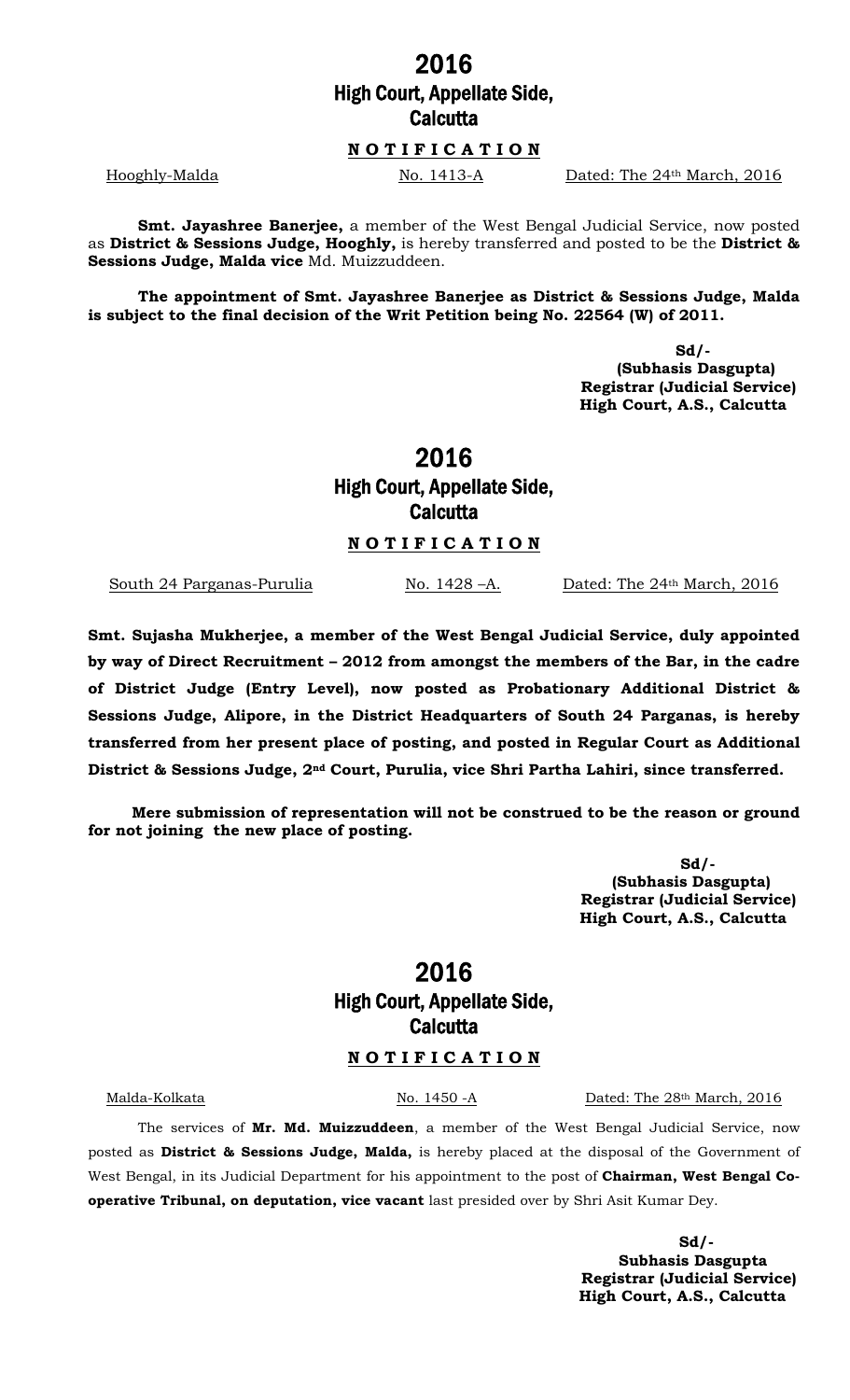# <u>2016</u> High Court, Appellate Side, **Calcutta**

## N O T I F I C A T I O N

### No. 1418 A Dated: The 24<sup>th</sup> March, 2016

The following 5 (five) Officers of the West Bengal Judicial Service, duly appointed by way of Direct Recruitment – 2014 from amongst the members of the Bar, in the cadre of District Judge (Entry Level), now posted as Probationary Additional District & Sessions Judge in the places as mentioned against each of their names in the appropriate Column, are hereby transferred from their respective present places of posting, and posted in Regular Court as Additional District & Sessions Judge, in the places as mentioned against each of their names in the appropriate Column of the Schedule below :

### S C H E D U L E

| <u>SL.</u> | <b>NAME OF THE</b>         | PRESENT PLACE OF                                                                                                     | <b>NEW PLACE OF</b>                                                                                                                              |
|------------|----------------------------|----------------------------------------------------------------------------------------------------------------------|--------------------------------------------------------------------------------------------------------------------------------------------------|
| NO.        | <b>OFFICER</b>             | <b>POSTING</b>                                                                                                       | <b>POSTING</b>                                                                                                                                   |
| 1.         | Shri Rajesh Kumar<br>Singh | Additional<br>$\&$<br>District<br>Sessions<br>Judge,<br>on<br>Probation at Barasat, North<br>24 Parganas.            | Additional<br>&<br>District<br>Sessions Judge, 6th Court,<br>Alipore, South 24 Parganas,<br>vice Shri Bijoyesh Ghosal.                           |
| 2.         | Shri Pushpal Satpathi      | Additional<br>District<br>$\&$<br>Sessions<br>Judge,<br>on<br>Probation at Barasat, North<br>24 Parganas.            | Additional<br>District<br>&<br>Sessions Judge, Dinhata,<br>Cooch Behar, vice<br>Shri<br>Bimal Kanti Bera.                                        |
| 3.         | Mr. Nayyar Azam Khan       | Additional District & Sessions<br>Judge, on Probation at Alipore,<br>South 24 Parganas.                              | Additional<br>District<br>&<br>Sessions Judge, Kalimpong,<br>Darjeeling, vice Shri Utpal<br>Misra.                                               |
| 4.         | Shri Ajay Kumar Singh      | Additional<br>District<br>&<br>Sessions<br>Judge,<br>on  <br>Probation at Alipore, South<br>24 Parganas.             | Additional<br>District<br>$\&$<br>Sessions<br>Judge,<br>Mathabhanga,<br>Cooch<br>Behar, vice Shri Priyabrata<br>Dutta.                           |
| 5.         | Mr. Salim Shahi            | <b>District</b><br>Additional<br>$\delta$<br>Sessions<br>Judge,<br>on<br>Probation at Alipore, South<br>24 Parganas. | Additional<br>District<br>&<br>Sessions Judge, 2 <sup>nd</sup> Court,<br>Raigunj, Uttar<br>Dinajpur,<br>Smt.<br>Bharati<br>vice<br>Bhattacharya. |

Mere submission of representation will not be construed to be the reason or ground for not joining the new place of posting.

> Sd/- Subhasis Dasgupta Registrar (Judicial Service) High Court, A.S., Calcutta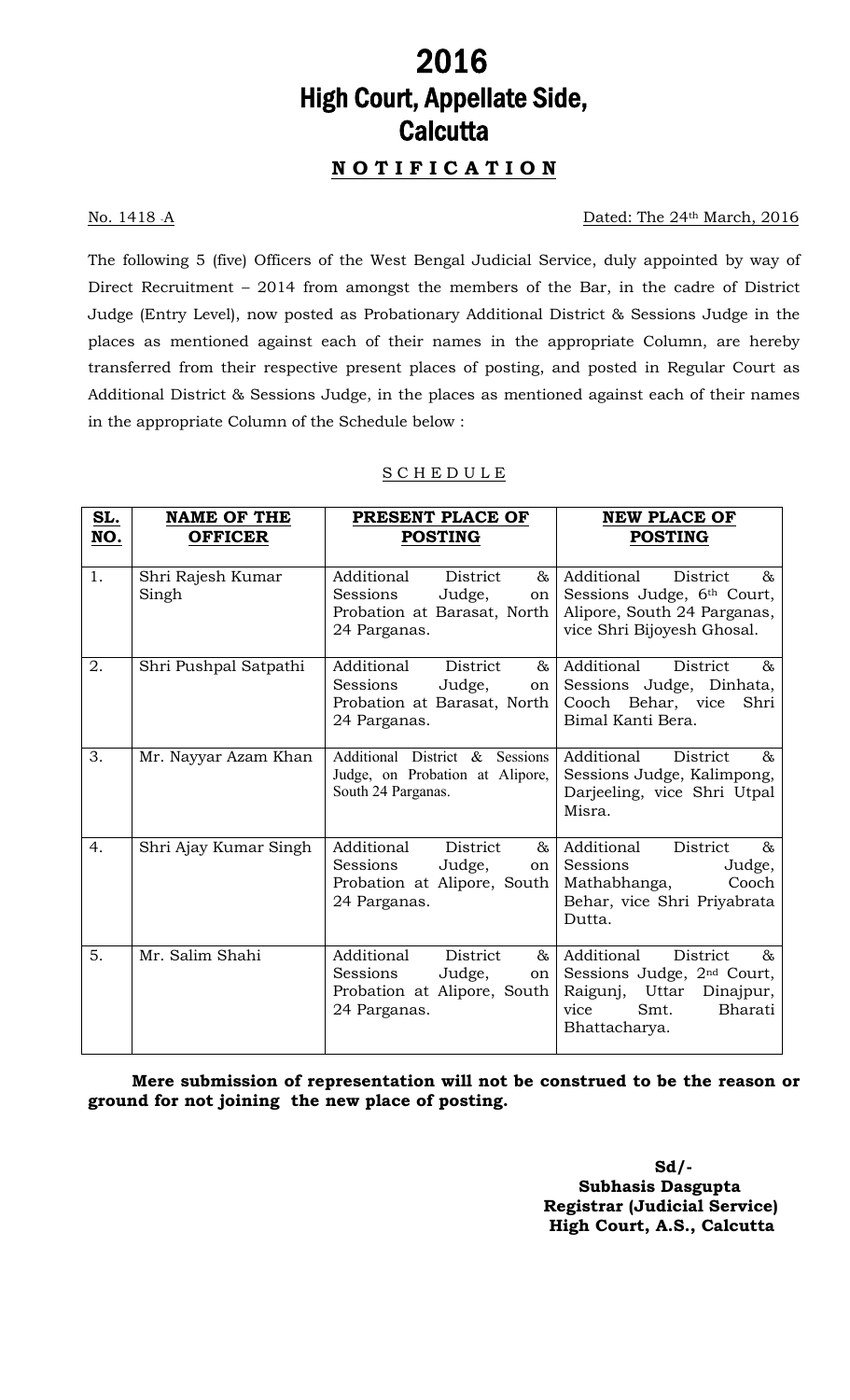## 2016 High Court, Appellate Side, **Calcutta**

## N O T I F I C A T I O N

### No. 1433 -A Dated: The 28th March, 2016

The following 25 (Twenty-five) Officers of the West Bengal Judicial Service, belonging to the cadre of District Judge (Entry Level), now posted in the places as mentioned against each of their names in the appropriate column, are hereby transferred and posted as Judge, City Civil Court, Calcutta /Judge, Sepcial Court (E.C.-Act)-cum-Additional District & Sessions Judge/Additional District & Sessions Judge, in the new places as mentioned against each of their names in the appropriate column of the Schedule below :

| <u>SL.</u><br><b>NO.</b> | <b>NAME OF THE</b><br><b>OFFICER</b>         | <b>PRESENT PLACE</b><br>OF POSTING                               | <b>POSTING ON</b><br><b>TRANSFER</b>                                                                                                                         |
|--------------------------|----------------------------------------------|------------------------------------------------------------------|--------------------------------------------------------------------------------------------------------------------------------------------------------------|
| 1.                       | Shri Amarendra Nath Roy                      | ADJ, Kurseong, Darjeeling.                                       | Bench-IV,<br>Judge,<br>City<br>Civil<br>Calcutta,<br>vice<br>Shri<br>Court,<br>Gurupada Mondal, scheduled to<br>retire from WBJS on 31.03.2016<br>$(A.N.)$ . |
| 2.                       | Shri Santanu Jha                             | ADJ, 2 <sup>nd</sup> Court, Barasat, North 24<br>Parganas.       | ADJ, Kurseong, Darjeeling, vice<br>Shri Amarendra Nath Roy.                                                                                                  |
| 3.                       | Shri Dulal Chandra Kar                       | ADJ,<br>3 <sup>rd</sup><br>Court,<br>Berhampore,<br>Murshidabad. | ADJ, 2 <sup>nd</sup> Court, Barasat, North<br>24 Parganas, vice Shri Santanu<br>Jha.                                                                         |
| 4.                       | Smt. Aparajita Ghosh                         | Judge, Bench-V, City Civil Court,<br>Calcutta.                   | ADJ, 3rd Court, Berhampore,<br>Murshidabad, vice Shri Dulal<br>Chandra Kar.                                                                                  |
| 5.                       | Shri Priyabrata Dutta                        | ADJ, Mathabhanga, Cooch Behar.                                   | Bench-V,<br>Judge,<br>City<br>Civil<br>Court,<br>Calcutta,<br>vice<br>Smt.<br>Aparajita Ghosh.                                                               |
| 6.                       | Shri Bijoyesh Ghosal                         | ADJ, 6th Court, Alipore, South 24<br>Parganas.                   | Buniadpur<br>ADJ,<br>at<br>Gangarampur,<br>Dakshin<br>Shri<br>Dinajpur,<br>vice<br>Arpan<br>Kumar Chattopadhyay.                                             |
| 7.                       | Shri Suberthi Sarkar                         | 2 <sup>nd</sup><br>Chinsurah,<br>ADJ,<br>Court,<br>Hooghly.      | ADJ, Nabadwip, Nadia, vice Shri<br>Sudhir Kumar.                                                                                                             |
| 8.                       | Shri Utpal Misra                             | ADJ, Kalimpong, Darjeeling.                                      | ADJ, 2 <sup>nd</sup> Court,<br>Chinsurah,<br>Hooghly,<br>Shri Suberthi<br>vice<br>Sarkar.                                                                    |
| 9.                       | Shri Debasish Bandyopadhyay                  | ADJ,<br>1st<br>Court,<br>Jangipur,<br>Murshidabad.               | ADJ, Port Blair, Andaman &<br>Nicobar Islands, vice Shri Asis<br>Kumar Sikdar.                                                                               |
| 10.                      | Smt. Anjali Sinha                            | ADJ, Diamond Harbour, South 24<br>Parganas.                      | Court,<br>Jangipur,<br>$ADJ,$ 1st<br>Murshidabad,<br>vice<br>Shri<br>Debasish Bandyopadhyay.                                                                 |
| 11.                      | Smt. Durga Khaitan                           | ADJ, Bishnupur, Bankura.                                         | $\overline{3^{rd}}$ Court, Krishnagar,<br>ADJ,<br>Nadia, vice Shri Partha Sarathi<br>Mukherjee.                                                              |
| 12.                      | Smt. Sumitra Roy                             | $2^{\rm nd}$<br>ADJ,<br>Court,<br>Serampore,<br>Hooghly.         | ADJ, Bishnupur, Bankura, vice<br>Smt. Durga Khaitan.                                                                                                         |
| 13.                      | Shri Kallol Chattopadhyay                    | ADJ, Lalbagh, Murshidabad.                                       | $2nd$ Court,<br>Serampore,<br>ADJ,<br>Hooghly, vice Smt. Sumitra Roy.                                                                                        |
| 14.                      | Shyamal<br>Shri<br>Kumar<br>Roy<br>Chowdhury | ADJ, Amta, Howrah.                                               | ADJ, Lalbagh,<br>Murshidabad,<br>vice Shri Kallol Chattopadhyay.                                                                                             |

### **SCHEDULE**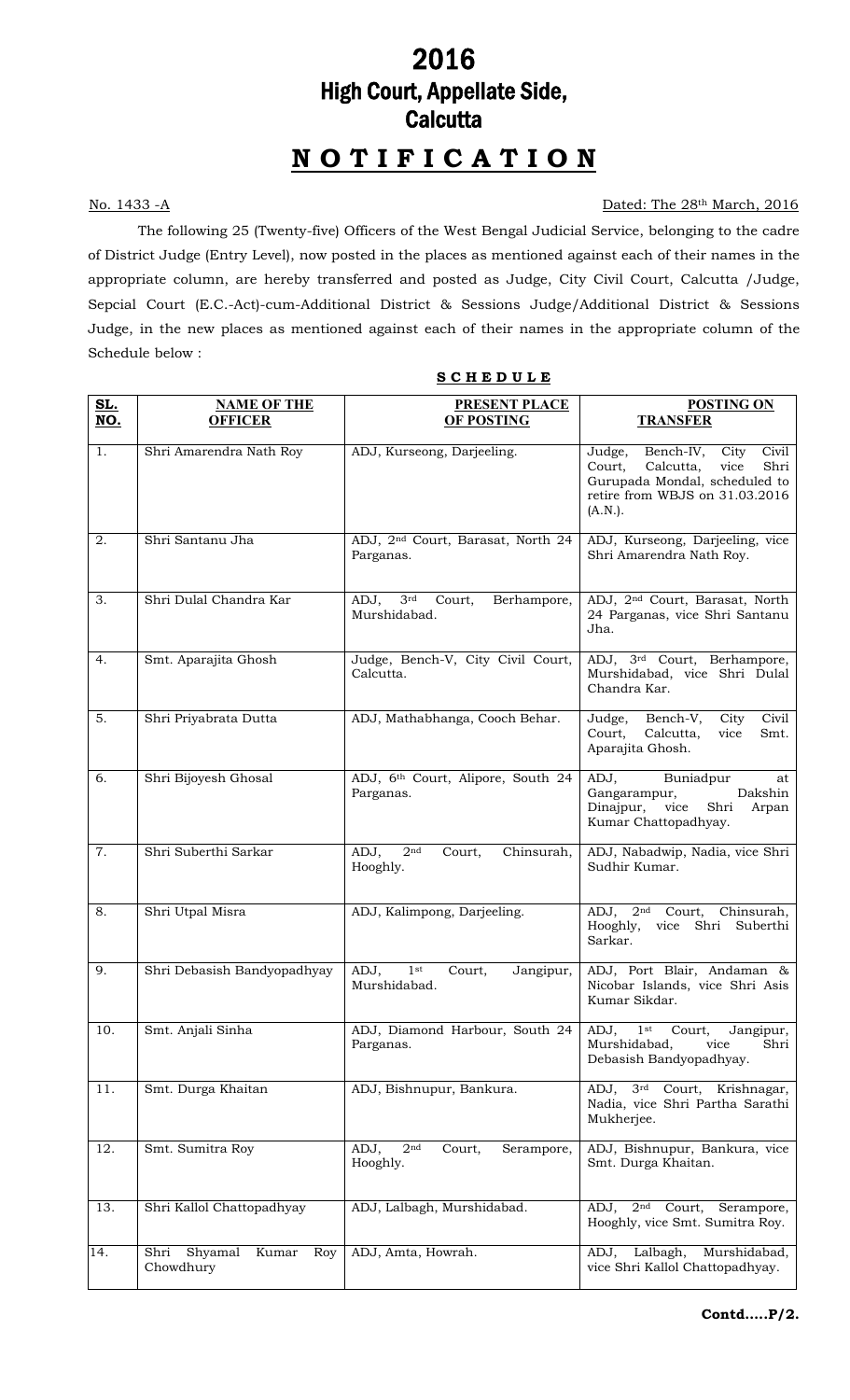| 15.               | Shri Bimal Kanti Bera          | ADJ, Dinhata, Cooch Behar.                                        | ADJ, Chandernagore, Hooghly<br>vice Smt. Arti Sharma Roy.                                                                                         |
|-------------------|--------------------------------|-------------------------------------------------------------------|---------------------------------------------------------------------------------------------------------------------------------------------------|
| 16.               | Shri Partha Sarathi Chatterjee | Judge, Special Court (E.C. - Act)-<br>cum-ADJ, Paschim Medinipur. | 3 <sup>rd</sup><br>Court,<br>Balurghat,<br>ADJ,<br>Dakshin Dinajpur,<br>vice Mr.<br>Ataur Rahaman.                                                |
| $\overline{1}7.$  | Smt. Rupanjana Chakraborty     | ADJ, Ranaghat, Nadia.                                             | Court,<br>2 <sup>nd</sup><br>Uluberia,<br>ADJ,<br>Howrah, vice Shri Shyamalendu<br>Ghosal, scheduled to retire from<br>WBJS on 30.04.2016 (A.N.). |
| $\overline{18}$ . | Smt. Sikha Sen.                | ADJ, 1st Court, Barrackpore, North<br>24 Parganas.                | ADJ, Ranaghat, Nadia, vice Smt.<br>Rupanjana Chakraborty.                                                                                         |
| 19.               | Shri Partha Lahiri             | ADJ, 2 <sup>nd</sup> Court, Purulia.                              | ADJ, 1 <sup>st</sup> Court, Barrackpore,<br>North 24 Parganas, vice Smt.<br>Sikha Sen.                                                            |
| $\overline{20.}$  | Shri Mohitosh Dutta            | ADJ, 2 <sup>nd</sup> Court, Balurghat, Dakshin<br>Dinajpur.       | ADJ, 4th Court, Barasat, North<br>24 Parganas, vice Shri Anupam<br>Maiti.                                                                         |
| $\overline{21}$ . | Shri Anupam Maiti              | ADJ, 4th Court, Barasat, North 24<br>Parganas.                    | ADJ, 2 <sup>nd</sup> Court,<br>Balurghat,<br>Dakshin Dinajpur,<br>vice Shri<br>Mohitosh Dutta.                                                    |
| $\overline{22}$ . | Shri Jeetendra Gupta           | ADJ, Haldia, Purba Medinipur.                                     | ADJ, Toofanganj, Cooch Behar,<br>vice Shri Ashis Kumar Das.                                                                                       |
| 23.               | Shri Shyam Prakash Rajak       | ADJ, 2 <sup>nd</sup> Court, Contai, Purba<br>Medinipur.           | ADJ, Diamond Harbour, South<br>24 Parganas, vice Smt. Anjali<br>Sinha.                                                                            |
| 24.               | Shri Sudhir Kumar              | ADJ, Nabadwip, Nadia.                                             | Bench-X,<br>City<br>Judge,<br>Civil<br>Court, Calcutta, vice vacant<br>Court last presided over by shri<br>Sibasis Sarkar.                        |
| 25.               | Shri Ashis Kumar Das           | ADJ, Toofangunj, Cooch Behar.                                     | ADJ, Haldia, Purba Medinipur,<br>vice Shri Jeetendra Gupta.                                                                                       |

Mere submission of representation will not be construed to be the reason or ground for not joining the new place of posting, on transfer.

> $Sd/-\frac{1}{2}$  Subhasis Dasgupta Registrar (Judicial Service) High Court, A.S., Calcutta

## 2016 High Court, Appellate Side, **Calcutta**

### NOTIFICATION

Nadia-Kolkata No. 1456-A Dated: The 28<sup>th</sup> March, 2016

The services of Shri Partha Sarathi Mukhopadhyay, a member of the West Bengal Judicial Service, now posted as Additional District & Sessions Judge, 3rd Court, Krishnagar, Nadia, is hereby placed at the disposal of the Government of West Bengal, in its Judicial Department for his appointment to the post of Administrator General & Official Trustee, Government of West Bengal, on deputation, vice Shri Ashis Maitra, since transferred.

> Sd/- Subhasis Dasgupta Registrar (Judicial Service) High Court, A.S., Calcutta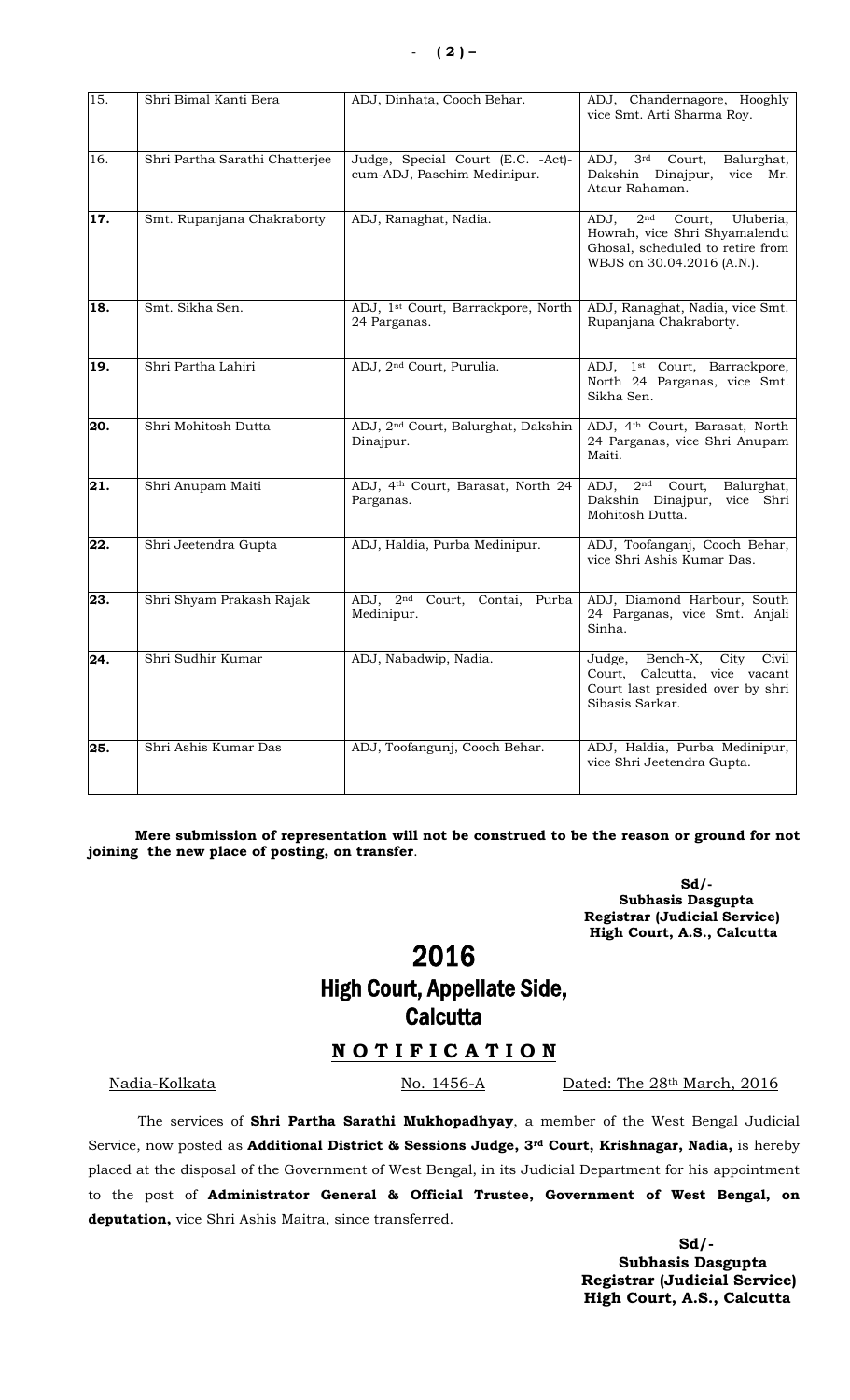## 2016 High Court, Appellate Side, **Calcutta**

### N O T I F I C A T I O N

No. 1461 -A Dated: The 28th March, 2016

The services of (i) Shri Asis Kumar Sikdar and (ii) Shri Arpan Kumar Chattopadhyay, both members of the West Bengal Judicial Service belonging to the cadre of District Judge (Entry Level), now posted as (i) Additional District & Sessions Judge, Port Blair, Andaman & Nicobar Islands and (ii) Additional District & Sessions Judge, Buniadpur at Gangarampur, Dakshin Dinajpur, are hereby placed at the disposal of the Government of West Bengal, in its Judicial Department in the process of their appointment on transfer, to the post of (i) Judge, 4<sup>th</sup> Special Court, Calcutta, vice vacant last presided over by Shri Janmejay Patra and (ii) Judge, 24 Parganas 1st Special Court, Alipore, South 24 Parganas, vice Shri Animesh Chakraborty, on deputation, respectively.

 Sd/- Subhasis Dasgupta Registrar (Judicial Service) High Court, A.S., Calcutta

## 2016 High Court, Appellate Side, **Calcutta**

### N O T I F I C A T I O N

No. 1470 -A Dated: The 28th March, 2016

The services of (i) Shri Gopal Kumar Dalmia and (ii) Mr. Ataur Rahaman, both members of the West Bengal Judicial Service belonging to the cadre of District Judge (Entry Level), now posted as (i) Judge, Special Court (E.C.–Act)-cum-Additional District & Sessions Judge, Asansol, Burdwan and (ii) Additional District & Sessions Judge, 3rd Court, Balurghat, Dakshin Dinajpur, are hereby placed at the disposal of the Government of West Bengal, in its Judicial Department in the process of their appointment on transfer, to the post of (i) Judge, CBI Court, Siliguri, Darjeeling, vice Shri Supratim Dasgupta and (ii) Judge, CBI Court No. 2, City Sessions Court, Calcutta, vice Shri Swapan Kumar Dutta, on deputation, respectively.

 $Sd/-\frac{1}{2}$  Subhasis Dasgupta Registrar (Judicial Service) High Court, A.S., Calcutta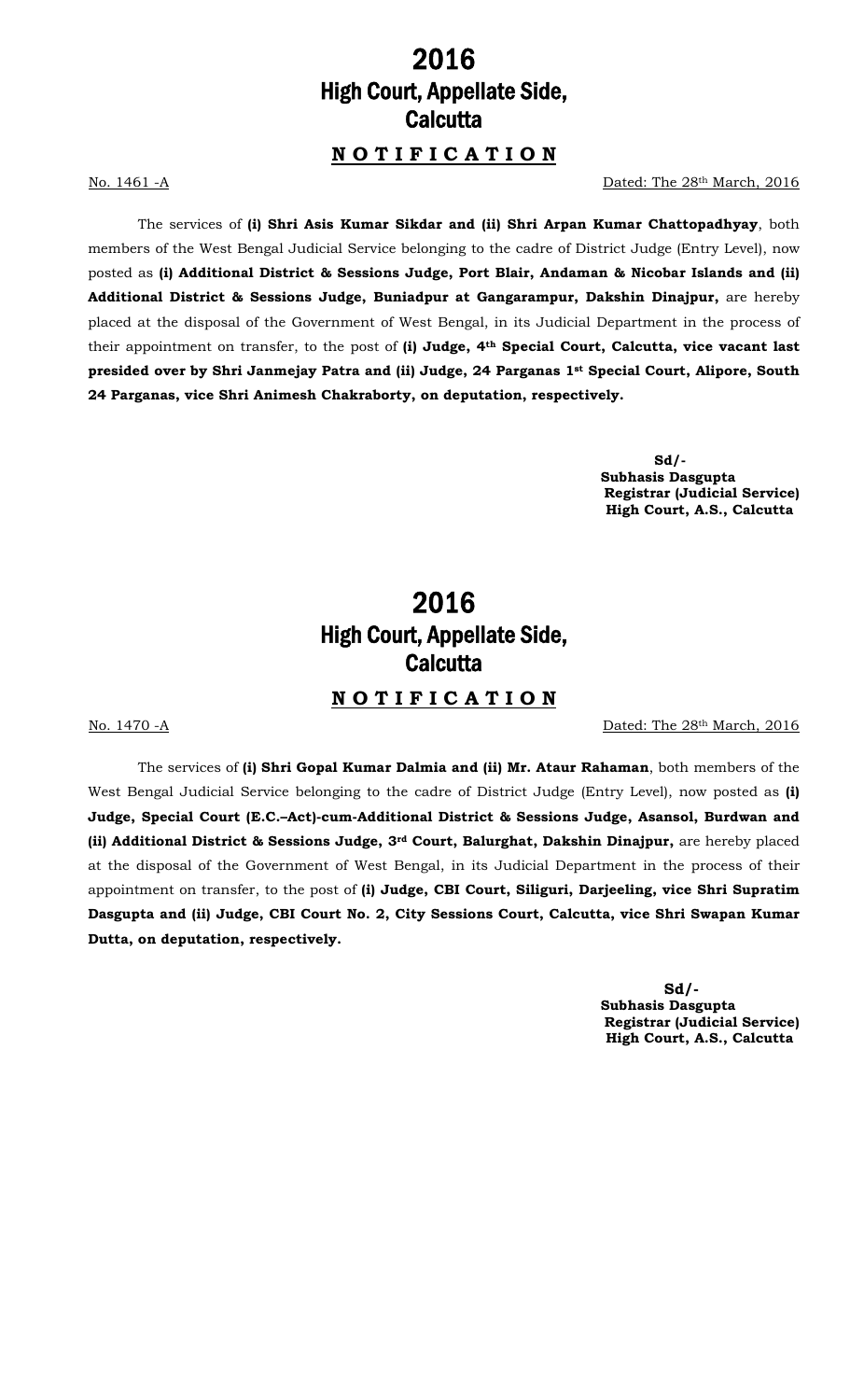### 2016 High Court, Appellate Side **Calcutta** NOTIFICATION

#### No. 1297–A Dated: Calcutta, the 24th March, 2016

The services of the following members of the West Bengal Judicial Service, now posted as mentioned against each of their names in the appropriate column, is hereby placed at the disposal of the Government of the West Bengal, in its Judicial Department for their appointment on transfer to such posts, as mentioned against each of their names in the appropriate column of the schedule below.

#### **SCHEDULE**

| S1.<br>No. | Name of the Officer        | <b>Present Posting</b>                                                                 | <b>Deputation Posting on Transfer</b>                                                                                     |
|------------|----------------------------|----------------------------------------------------------------------------------------|---------------------------------------------------------------------------------------------------------------------------|
| 1.         | Sri Santanu Dutta          | Chief Judicial Magistrate,<br>Jalpaiguri                                               | Secretary, DLSA, Purulia, on deputation, vice<br>Sri Rohan Sinha                                                          |
| 2.         | Sri Uttam<br>Bhattacharyya | Civil Judge (Senior Division),<br>2 <sup>nd</sup> Court, Rampurhat,<br>Birbhum         | Secretary, DLSA, Calcutta vice Smt. Anindita<br>Ganguly                                                                   |
| 3.         | Smt. Nilanjana De          | Civil Judge (Junior Division),<br>2 <sup>nd</sup> Court, Barasat, North<br>24-Parganas | Secretary, DLSA, Jalpaiguri, on deputation vice<br>Sri Suvadip Chowdhury                                                  |
| 4.         | Sri Kaustav Mookerjee      | Civil Judge (Senior Division),<br>Malda                                                | Dy. Director (Legal), Health & Family Welfare<br>Department, Govt. of W.B., on deputation<br>vicce Smt. Sanjukta Sengupta |

Sd/- Subhasis Dasgupta Registrar (Judicial Service) High Court, A.S., Calcutta

Memo No. 1298-A

Copy forwarded to the Superintendent, Government Printing, West Bengal for early insertion in the Kolkata Gazette.

High Court, Civil. By order of the High Court

#### Memo No. 1299-A – 1302-A

Copy forwarded to the District Judge, (I) Jalpaiguri, (ii) Birbhum, (iii) North 24-Parganas (iv) Malda for information with the intimation that the appointment of the aforesaid Officers is in the interest of public service.

The concerned District Judges are requested to direct the officers posted in their judgeship to join his/her respective new assignment immediately after receipt of the relevant appointment order from the appropriate authority of the Government in this regard, delivering charge of his/her Court and office to such an officer as may be nominated by the District Judge concerned.

The 24<sup>th</sup> March, 2016 **First Assistant Registrar** 

Memo No. 1303-A – 1306-A Copy forwarded to the (I) Member Secretary, State Legal Services Authority, West Bengal, City Civil Court Building, Calcutta – 700001, (ii) The District Judge-cum-Chairman, DLSA, Purulia, (iii) The Chief Judge-cum-Chairman, DLSA, City Civil Court, Calcutta, (iv) The District Judge-cum-Chairman, Jalpaiguri for information and necessary compliance.

High Court, Civil. By order of the High Court

 $Sd$  /-The 24<sup>th</sup> March, 2016 **First Assistant Registrar** First Assistant Registrar

 $Sd$  /-

 $Sd$  /-The 24<sup>th</sup> March, 2016 **First Assistant Registrar** First Assistant Registrar

High Court, Civil. **By order of the High Court**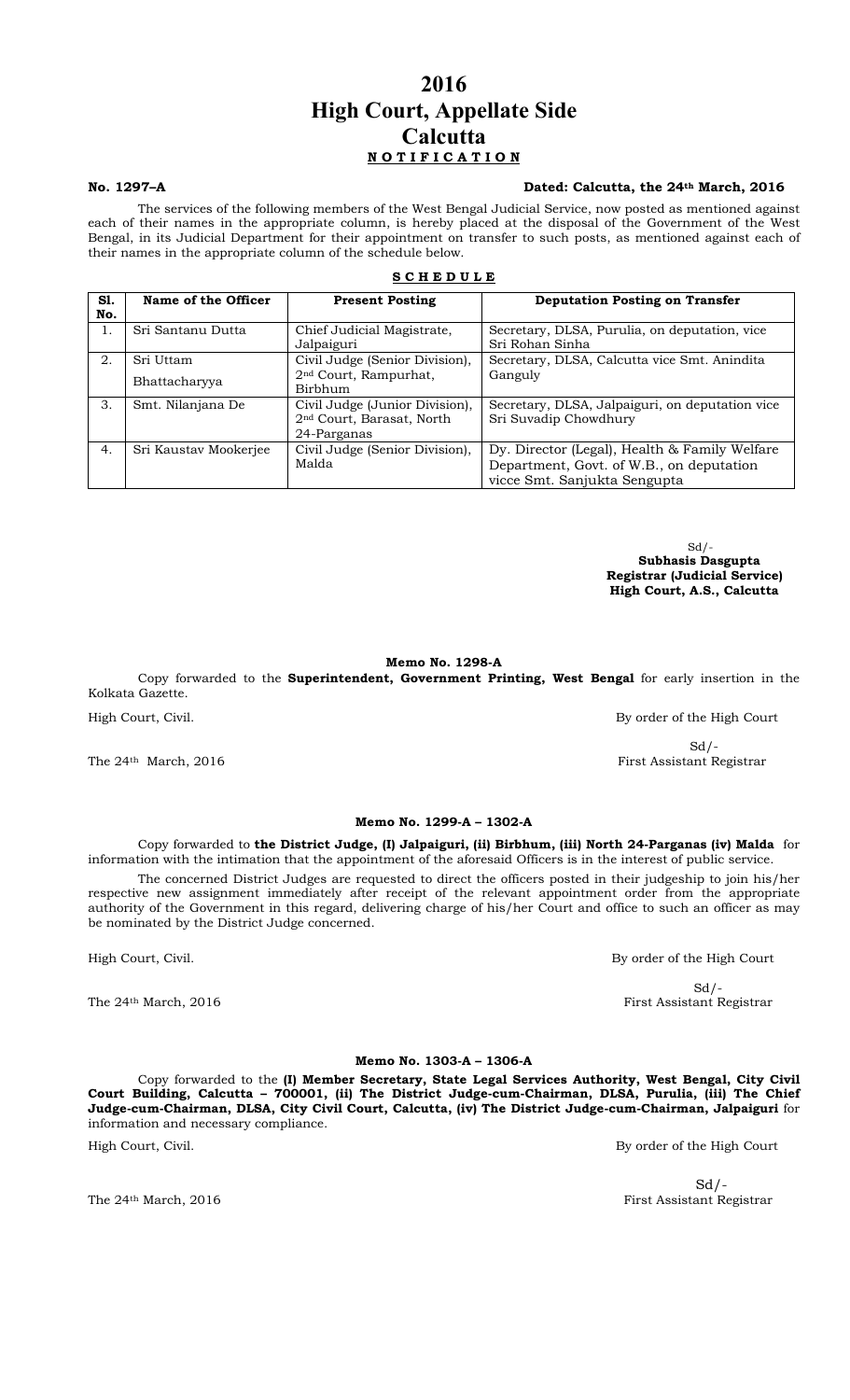## 2016 High Court, Appellate Side, **Calcutta** N O T I F I C A T I O N

### No. 1307-A Dated, Calcutta the 24th March, 2016

The following WBJS Officers in the rank of Civil Judge (Senior Division)/CJM, now posted as mentioned against each of their names in the appropriate Column, are hereby transferred to such places, as mentioned against each of their names in the appropriate column of the Schedule below:

| $\overline{\mathbf{S1}}$ .<br>No. | Name of the Officer                | <b>Present Place of Posting</b>                                                                     | <b>Transferred and Posted as</b>                                                                              |
|-----------------------------------|------------------------------------|-----------------------------------------------------------------------------------------------------|---------------------------------------------------------------------------------------------------------------|
| 1.                                | Sri Subrata Mukherjee              | Additional Chief Judicial Magistrate,<br>Mekhliganj, Cooch Behar                                    | Civil Judge (Senior Division),<br>Jhargram, Paschim Medinipur vice Sri<br>Tarun Kumar Mondal                  |
| 2.                                | Sri Teerthankar<br>Bhattacharyya   | Civil Judge (Senior Division),<br>Balurghat, Dakshin Dinajpur                                       | Civil Judge (Senior Division), 1 <sup>st</sup> Court,<br>Sadar, Burdwan vice Smt. Shrutirupa<br>Ghosh (Majhi) |
| $\overline{3}$ .                  | Sri Biswanath<br>Pramanik          | Judge, Bench-4, Presidency Small<br>Causes Court, Calcutta                                          | Civil Judge (Senior Division),<br>Balurghat, Dakshin Dinajpur vice Sri<br>Teerthenkar Bhattacharyya           |
| 4.                                | Smt. Atrayee Manna<br>Chowdhury    | Additional Chief Judicial Magistrate,<br>Islampur, Uttar Dinajpur                                   | Civil Judge (Senior Division), 1st Court,<br>Contai, Purba Medinipur vice Sri<br>Pradip Kumar Adhikary        |
| 5.                                | Sri Sambhu Sarkar                  | Civil Judge (Senior Division),<br>Lalbagh, Murshidabad                                              | Civil Judge (Senior Division),<br>Alipurduar, Jalpaiguri vice Sri Bikash<br>Lama                              |
| $\overline{6}$ .                  | Sri Pradip Kumar Ray               | Chief Judicial Magistrate, Malda                                                                    | Civil Judge (Senior Division), 2 <sup>nd</sup><br>Court, Krishnanagar, Nadia vice Sri<br>Sanjoy Kumar Sharma  |
| 7.                                | Sri Manoj Kumar<br>Prasad          | Civil Judge (Senior Division),<br>Dinhata, Cooch Behar                                              | Civil Judge (Senior Division), Malda<br>vice Sri Kaustav Mookerjee                                            |
| 8.                                | Sri Sadhan Mondal                  | Additional Chief Judicial Magistrate,<br>Buniadpur, Dakshin Dinajpur                                | Civil Judge (Senior Division), 1 <sup>st</sup> Court,<br>Sadar, Howrah vice Sri Saibal Dutta                  |
| 9.                                | Smt. Shrutirupa<br>Ghosh (Majee)   | Civil Judge (Senior Division), 1st<br>Court, Sadar, Burdwan                                         | Judge, Bench-3, Presidency Small<br>Causes Court, Calcutta vice Sri<br>Ansuman Chattopadhyay                  |
| 10.                               | Sri Biswajyoti<br>Chatterjee       | Additional Chief Judicial Magistrate,<br>Haldia, Purba Medinipur                                    | Civil Judge (Senior Division),<br>Chanchal, Malda vice Sri Rintu Sur                                          |
| 11.                               | Sri Deb Kumar<br>Goswami           | Additional Chief Judicial Magistrate,<br>Suri, Birbhum                                              | Civil Judge (Senior Division), Kalna,<br>Burdwan vice Sri Hemanta Sinha                                       |
| $\overline{12}$ .                 | Sri Rintu Sur                      | Civil Judge (Senior Division),<br>Chanchal, Malda                                                   | Civil Judge (Senior Division), 2 <sup>nd</sup><br>Court, Barsat, North 24-Parganas vice<br>Smt. Nilanjana De  |
| 13.                               | Sri Saibal Dutta                   | Civil Judge (Senior Division), 1st<br>Court, Sadar, Howrah                                          | Civil Judge (Senior Division), Dinhata,<br>Cooch Behar vice Sri Manoj Kumar<br>Prasad                         |
| 14.                               | Sri Krishna Murari<br>Prasad Gupta | Additional Chief Judicial Magistrate,<br>Jhargram, Paschim Medinipur                                | Civil Judge (Senior Division), Islampur,<br>Uttar Dinajpur vice Sri Anirban<br>Chowdhury                      |
| 15.                               | Smt. Mandakranta<br>Saha           | Leave Reserve Officer in the cadre of<br>Civil Judge (Senior Division), posted<br>at Sadar, Burdwan | Civil Judge (Senior Division), 2nd<br>Additional Court, Sadar, Burdwan vice<br>vacant                         |

Sd/- Subhasis Dasgupta Registrar (Judicial Service) High Court, A.S., Calcutta

#### Memo No. 1308-A

Copy forwarded to the Superintendent, Government Printing, West Bengal, for early insertion in the Calcutta Gazette.

High Court, Civil By Order of the High Court

 $Sd$  /-The 24<sup>th</sup> March, 2016 **First Assistant Registrar**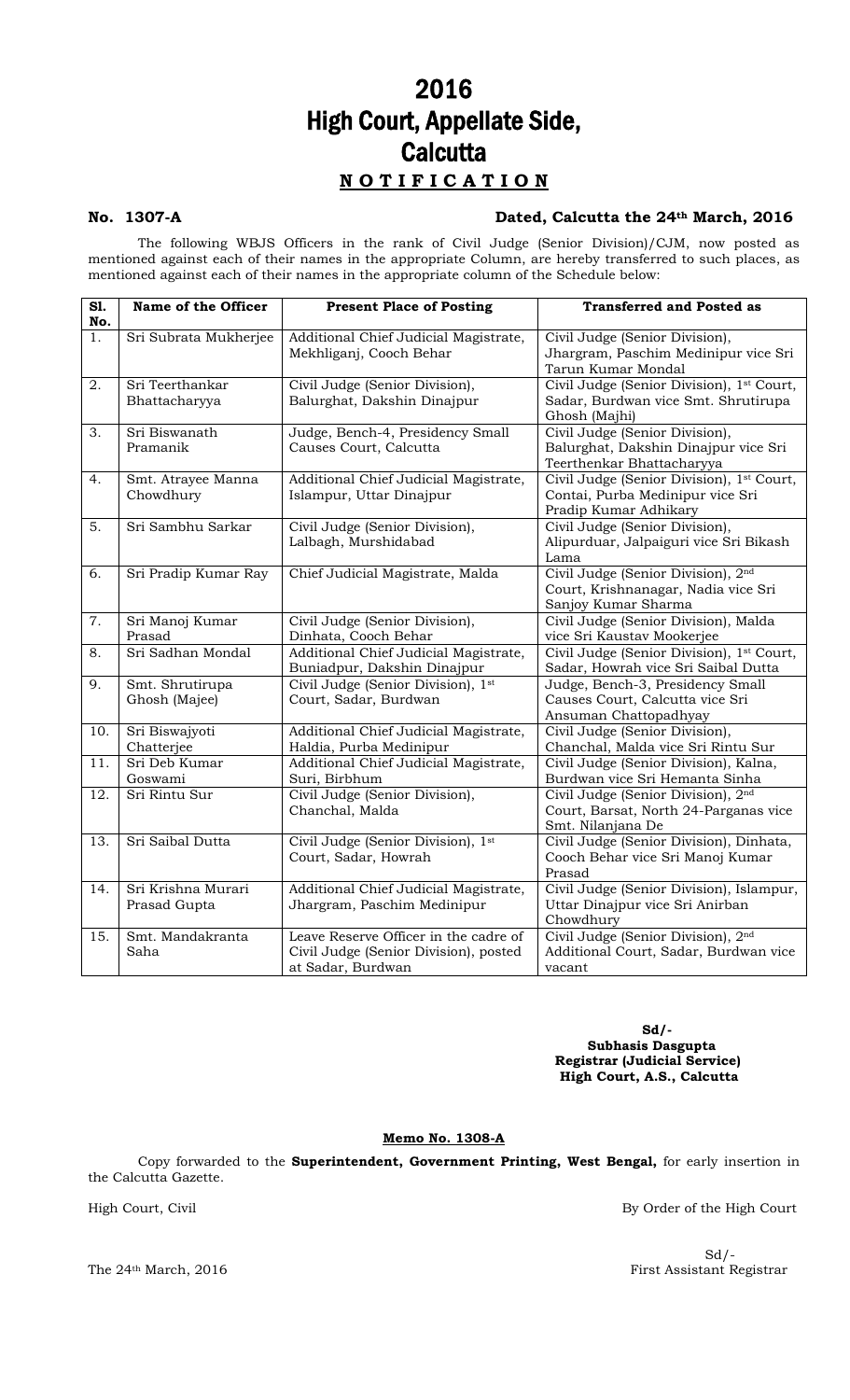#### Memo No. 1309-A – 1319-A

Copy forwarded to the District Judge, 1. Cooch Behar, 2. Dakshin Dinajpur, 3. Uttar Dinajpur, 4. Murshidabad, 5. Malda, 6. Purba Medinipur, 7. Birbhum, 8. Howrah, 9. Paschim Medinipur, 10. Burdwan and 11. Chief Judge, Presidency Small Causes Court, Calcutta, for information with the intimation that the appointment of the aforementioned Officers is in the interest of public service.

He/She is requested to direct the concerned Officer/Officers to join his/her/their respective new assignments immediately, delivering the charge of his/her/their Court and Office to such an Officer/Officers as may be nominated by him/her after ascertaining that whom he/she/they is/are to succeed has/ have made over charge or is/are ready to make over charge there and to send compliance report on their respective parts.

Mere submission of representation will not be construed to be the reason or ground for not joining the new place of posting, on transfer.

High Court, Civil By Order of the High Court

 $Sd$  /-

The 24<sup>th</sup> March, 2016 **First Assistant Registrar** First Assistant Registrar

#### Memo No. 1320-A – 1322-A

Copy forwarded to the District Judge, 1. Jalpaiguri, 2. Nadia, 3. North 24-Parganas for information and necessary compliance at their end.

High Court, Civil By Order of the High Court

 $Sd$  /-The 24<sup>th</sup> March, 2016 **First Assistant Registrar**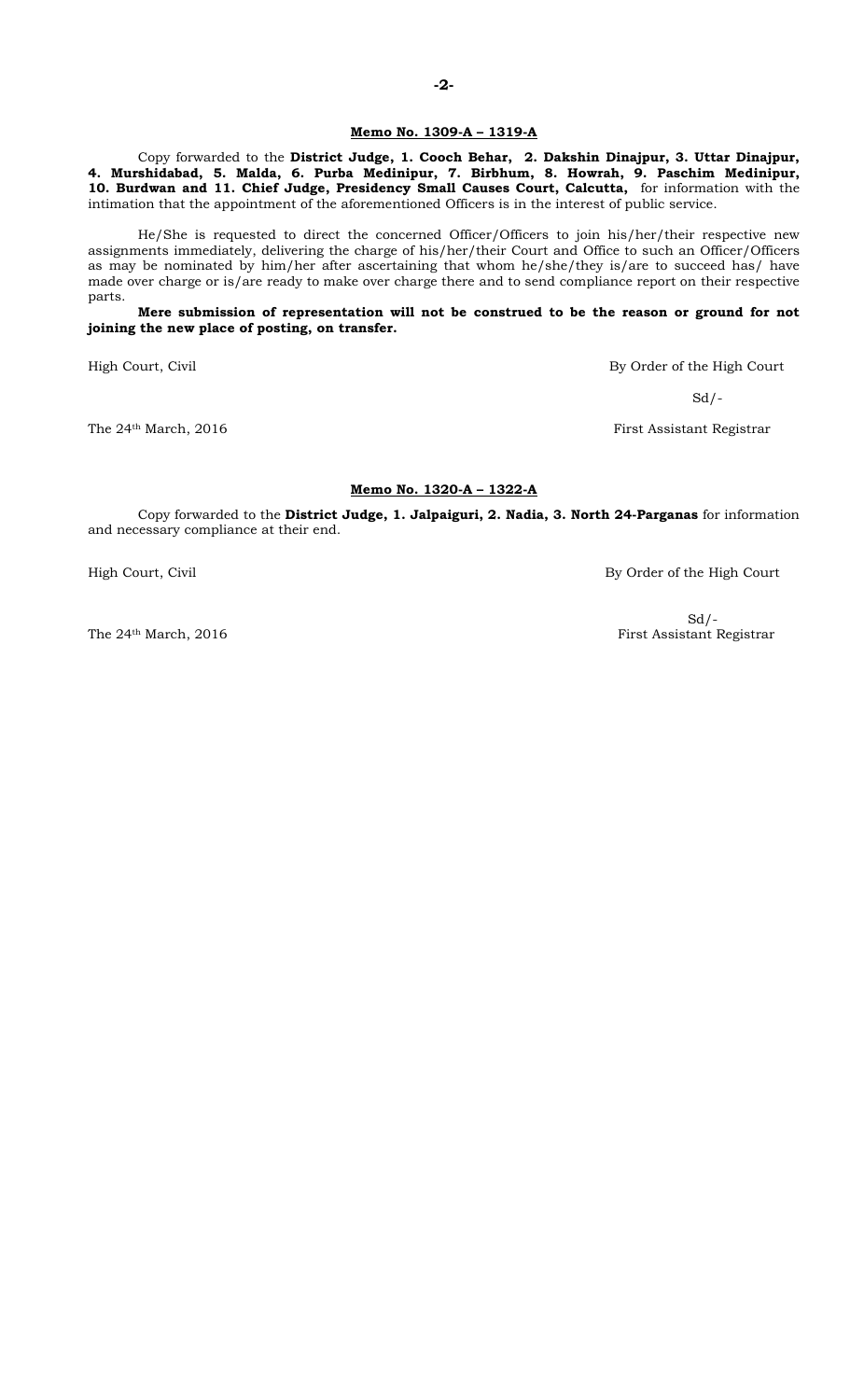## 2016 High Court, Appellate Side **Calcutta** N O T I F I C A T I O N

#### No. 1323-A Dated, Calcutta the 24th March, 2016

In exercise of the powers vested in the High Court by Sub-Section (2) of Section 11 of the Code of Criminal Procedure, 1973, the following WBJS officers in the cadre of CJ(SD)/CJM, now posted as mentioned against each of their names in the appropriate column, are hereby appointed on transfer to be the Judicial Magistrate of the First Class and posted in their respective new place of posting which is defined to be the local area within which he/she shall ordinarily exercise his/her powers under the Code of Criminal Procedure, 1973, as mentioned against each of their names in the appropriate column of the schedule below.

| S1. | Name of the Officer     | <b>Present Place of Posting</b>                              | New place of posting on Transfer as                                                 |
|-----|-------------------------|--------------------------------------------------------------|-------------------------------------------------------------------------------------|
| No. |                         |                                                              | <b>Judicial Magistrate First Class</b>                                              |
| 1.  | Sri Ansuman             | Judge, Bench-3, Presidency                                   | Judicial Magistrate of the First Class,                                             |
|     | Chattopadhyay           | Small Causes Court,<br>Calcutta                              | Rampurhat, Birbhum vice Sri Rajesh                                                  |
|     |                         |                                                              | Guha Roy                                                                            |
| 2.  | Smt. Rina Talukdar      | Additional Chief Judicial                                    | Judicial Magistrate of the First Class, Suri,                                       |
|     |                         | Magistrate, Ghatal, Paschim                                  | Birbhum vice Sri Deb Kumar Goswami                                                  |
|     |                         | Medinipur                                                    |                                                                                     |
| 3.  | Sri Anirban Chowdhury   | Civil Judge (Senior                                          | Judicial Magistrate of the First Class,                                             |
|     |                         | Division), Islampur, Uttar                                   | Contai, Purba Medinipur vice Sri Abhiram                                            |
|     |                         | Dinajpur                                                     | Barman                                                                              |
| 4.  | Smt. Sanghamitra        | <b>Additional Chief Judicial</b>                             | Judicial Magistrate of the First Class,                                             |
|     | Podder                  | Magistrate, Bolpur,<br>Birbhum                               | Ranaghat, Nadia vice Sri Subhajit Basu                                              |
| 5.  | Sri Sabyasahi Chattoraj | Chief Judicial Magistrate                                    | Judicial Magistrate of the First Class,                                             |
|     |                         |                                                              | Ghatal, Paschim Medinipur vice Smt. Rina                                            |
|     |                         |                                                              | Talukdar                                                                            |
| 6.  | Sri Debapriya Basu      | <b>Additional Chief Judicial</b>                             | Judicial Magistrate of the First Class,<br>Sadar, Jalpaiguri vice Sri Santanu Dutta |
|     |                         | Magistrate, 1 <sup>st</sup> Court,<br>Alipurduar, Jalpaiguri |                                                                                     |
| 7.  | Sri Bikash Lama         | Civil Judge (Senior                                          | Judicial Magistrate of the First Class,                                             |
|     |                         | Division), Alipurduar,                                       | Alipurduar, Jalpaiguri vice Sri Debapriya                                           |
|     |                         | Jalpaiguri                                                   | Basu                                                                                |
| 8.  | Sri Abhiram Barman      | Additional Chief Judicial                                    | Judicial Magistrate of the First Class,                                             |
|     |                         | Magistrate, Contai, Purba                                    | Raiganj, Uttar Dinajpur vice Sri                                                    |
|     |                         | Medinipur                                                    | Sabyasachi Chattoraj                                                                |
| 9.  | Smt. Sharanya Sen       | <b>Additional Chief Judicial</b>                             | Judicial Magistrate of the First Class,                                             |
|     |                         | Magistrate, Dinhata, Cooch                                   | Sadar, Malda vice Sri Pradip Kumar Ray                                              |
|     |                         | Behar                                                        |                                                                                     |
| 10. | Sri Prasun Ghosh        | <b>Additional Chief Judicial</b>                             | Judicial Magistrate of the First Class,                                             |
|     |                         | Magistrate, Tufanganj,<br>Cooch Behar                        | Jhargram, Paschim Medinipur vice Sri<br>Krishna Murari Prasad Gupta                 |
| 11. | Sri Tarun Kumar         | Civil Judge (Senior                                          | Judicial Magistrate of the First Class,                                             |
|     | Mondal                  | Division), Jhargram,                                         | Tufanganj, Cooch Behar vice Sri Prasun                                              |
|     |                         | Paschim Medinipur                                            | Ghosh                                                                               |
| 12. | Sri Pradip Kumar        | Civil Judge (Senior                                          | Judicial Magistrate of the First Class,                                             |
|     | Adhikary                | Division), 1 <sup>st</sup> Court, Contai,                    | Mekhliganj, Cooch Behar vice Sri Subrata                                            |
|     |                         | Purba Medinipur                                              | Mukherjee                                                                           |
| 13. | Sri Hemanta Sinha       | Civil Judge (Senior                                          | Judicial Magistrate of the First Class,                                             |
|     |                         | Division), Kalna, Burdwan                                    | Buniadpur, Dakshin Dinajpur vice Sri                                                |
|     |                         |                                                              | Sadhan Mondal                                                                       |
| 14. | Sri Subhajit Basu       | <b>Additional Chief Judicial</b>                             | Judicial Magistrate of the First Class,                                             |
|     |                         | Magistrate, Ranaghat, Nadia                                  | Baruipore, South 24-Parganas                                                        |
| 15. | Sri Sanjoy Kumar        | Civil Judge (Senior                                          | Judicial Magistrate of the First Class,                                             |
|     | Sharma                  | Division), 2 <sup>nd</sup> Court,                            | Islampur, Uttar Dinajpur vice Smt. Atrayee                                          |
|     |                         | Krishnanagar, Nadia                                          | Manna Chowdhury                                                                     |
| 16. | Sri Rajesh Guha Roy     | Additional Chief Judicial                                    | Judicial Magistrate of the First Class,                                             |
|     |                         | Magistrate, Rampurhat,<br>Birbhum                            | Bolpur, Birbhum vice Smt. Sanghamitra<br>Podder                                     |
|     |                         |                                                              |                                                                                     |

This has reference to Court's Notification No. 1338–A dated 24.03.2016 appointing the abovementioned Judicial Magistrates of the First Class as CJM/ACJM in their respective same places of posting.

> Sd/- Subhasis Dasgupta Registrar (Judicial Service) High Court, A.S., Calcutta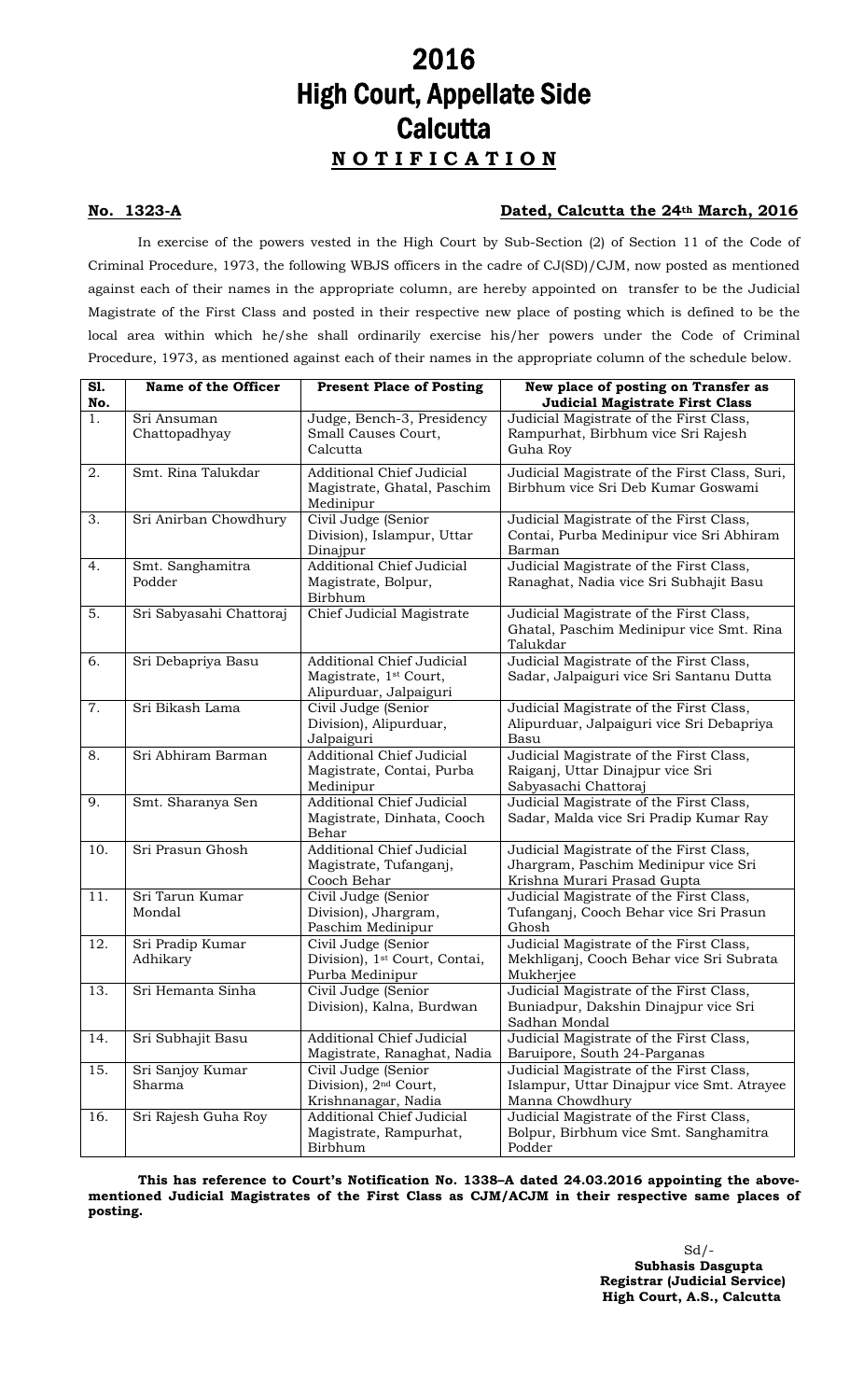Copy forwarded to the Superintendent, Government Printing, West Bengal, for early insertion in the Calcutta Gazette.

High Court, Civil By Order of the High Court

#### Memo No. 1325-A – 1333-A

Copy forwarded to the District Judge, 1. Paschim Medinipur, 2. Uttar Dinajpur, 3. Birbhum, 4. Jalpaiguri, 5. Purba Medinipur, 6. Cooch Behar, 7. Burdwan , 8. Nadia and 9. The Chief Judge, Presidency Small Causes Court, Calcutta for information with the intimation that the appointment of the aforementioned Officers is in the interest of public service.

High Court, Civil By Order of the High Court

The 24<sup>th</sup> March, 2016 **First Assistant Registrar** 

#### Memo No. 1334-A – 1337-A

Copy forwarded to the District Judge, 1. Uttar Dinajpur, 2. Malda, 3. Dakshin Dinajpur and 4) South 24-Parganas for information with the intimation and necessary action.

 $Sd$  /-

High Court, Civil By Order of the High Court

 $Sd$  /-

The 24<sup>th</sup> March, 2016 **First Assistant Registrar** 

 $Sd$  /-

The 24<sup>th</sup> March, 2016 **First Assistant Registrar**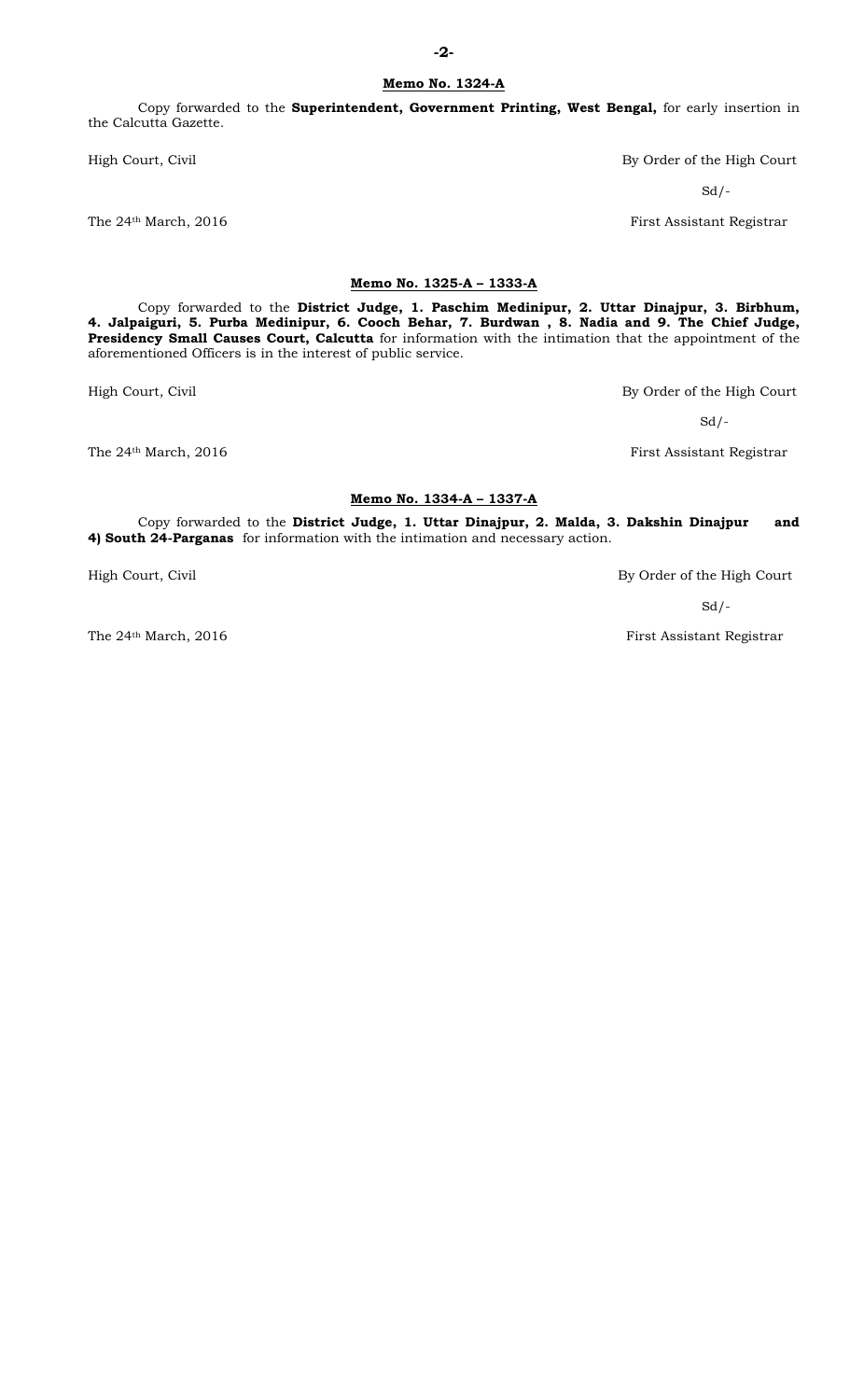## 2016 High Court, Appellate Side, **Calcutta** N O T I F I C A T I O N

#### No. 1338-A Dated, Calcutta the 24th March, 2016

In exercise of the powers vested in the High Court by Sub-Section (1) & Sub-Section (2) of Section 12 of the Code of Criminal Procedure, 1973 the following Judicial Magistrates of The First Class of West Bengal Judicial Service are hereby appointed/posted to be the Chief Judicial Magistrate/ Additional Chief Judicial Magistrate at the same station/ sub-division of the district as mentioned against their names in the appropriate column of the schedule below:

| S1.<br>No. | Name of the Officer Appointed as Judicial<br>Magistrate of First Class with their<br>respective place of posting | Chief Judicial Magistrate/ Additional Chief<br>Judicial Magistrate in their respective new<br>place of posting on transfer              |
|------------|------------------------------------------------------------------------------------------------------------------|-----------------------------------------------------------------------------------------------------------------------------------------|
| 1.         | Sri Ansuman Chattopadhyay, Judicial<br>Magistrate of the First Class, Rampurhat,<br>Birbhum                      | Additional Chief Judicial Magistrate,<br>Rampurhat, Birbhum vice Sri Rajesh Guha Roy<br>since transferred                               |
| 2.         | Smt. Rina Talukdar, Judicial Magistrate of the<br>First Class, Suri, Birbhum                                     | Additional Chief Judicial Magistrate, Suri,<br>Birbhum vice Sri Deb Kumar Goswami since<br>transferred                                  |
| 3.         | Sri Anirban Chowdhury, Judicial Magistrate of<br>the First Class, Contai, Purba Medinipur                        | Additional Chief Judicial Magistrate, Contai,<br>Purba Medinipur vice Sri Abhiram Barman since<br>transferred                           |
| 4.         | Smt. Sanghamitra Podder, Judicial Magistrate<br>of the First Class, Ranaghat, Nadia                              | Additional Chief Judicial Magistrate, Ranaghat,<br>Nadia vice<br>vice<br>Sri<br>Subhajit Basu<br>since<br>transferred                   |
| 5.         | Sri Sabyasachi Chattoraj, Judicial Magistrate<br>of the First Class, Ghatal, Paschim Medinipur                   | Additional Chief Judicial Magistrate, Ghatal,<br>Paschim Medinipur vice Smt. Rina Talukdar<br>since transferred                         |
| 6.         | Sri Debapriya Basu, Judicial Magistrate of the<br>First Class, Sadar, Jalpaiguri                                 | Chief Judicial Magistrate, Jalpaiguri, vice Sri<br>Santanu Dutta since transferred                                                      |
| 7.         | Sri Bikash Lama, Judicial Magistrate of the<br>First Class, Alipurduar, Jalpaiguri                               | Additional Chief Judicial Magistrate, 1st Court,<br>Alipurduar, Jalpaiguri vice Sri Debapriya Basu<br>since transferred                 |
| 8.         | Sri Abhiram Barman, Judicial Magistrate of<br>the First Class, Raiganj, Uttar Dinajpur                           | Magistrate,<br>Raiganj,<br>Chief Judicial<br>Uttar<br>Dinajpur vice Sri Sabyasachi Chattoraj since<br>transferred                       |
| 9.         | Smt. Sharanya Sen, Judicial Magistrate of the<br>First Class, Sadar, Malda                                       | Chief Judicial Magistrate, Malda vice Sri Pradip<br>Kumar Ray, since transferred                                                        |
| 10.        | Sri Prasun Ghosh, Judicial Magistrate of the<br>First Class, Jhargram, Paschim Medinipur                         | Chief<br>Additional<br>Magistrate,<br>Judicial<br>Jhargram, Paschim Medinipur vice Sri Krishna<br>Murari Prasad Gupta since transferred |
| 11.        | Sri Tarun Kumar Mondal, Judicial Magistrate<br>of the First Class, Tufanganj, Cooch Behar                        | Additional<br>Chief<br>Judicial<br>Magistrate,<br>Tufanganj, Cooch Behar vice Sri Prasun Ghosh<br>since transferred                     |
| 12.        | Sri Pradip Kumar Adhikary, Judicial<br>Magistrate of the First Class, Mekhliganj,<br>Cooch Behar                 | Judicial<br>Additional<br>Chief<br>Magistrate,<br>Mekhliganj, Cooch Behar, vice<br>Sri Subrata<br>Mukherjee since transferred           |
| 13.        | Sri Hemanta Sinha, Judicial Magistrate of the<br>First Class, Buniadpur, Dakshin Dinajpur                        | Additional<br>Chief<br>Judicial<br>Magistrate,<br>Buniadpur, Dakshin Dinajpur vice Sri Sadhan<br>Mondal since transferred               |
| 14.        | Sri Subhajit Basu, Judicial Magistrate of the<br>First Class, Baruipore, South 24-Parganas                       | Additional Chief Judicial Magistrate, 2 <sup>nd</sup> Court,<br>Baruipore, South 24-Parganas (New Court)                                |
| 15.        | Sri Sanjoy Kumar Sharma, Judicial Magistrate<br>of the First Class, Islampur, Uttar Dinajpur                     | Additional Chief Judicial Magistrate, Islampur,<br>Atrayee<br>Uttar<br>Dinajpur<br>vice<br>Smt.<br>Manna<br>Chowdhury since transferred |
| 16.        | Sri Rajesh Guha Roy, Judicial Magistrate of<br>the First Class, Bolpur, Birbhum, vice Smt.<br>Sanghamitra Podder | Additional Chief Judicial Magistrate, Bolpur,<br>Birbhum, vice Smt. Sanghamitra Podder since<br>transferred                             |

This has reference to Court's Notification No. 1323–A dated 24.03.2016, appointing the aforementioned Officers as the Judicial Magistrate of the First Class.

> $Sd$  /- Subhasis Dasgupta Registrar (Judicial Service) High Court, A.S., Calcutta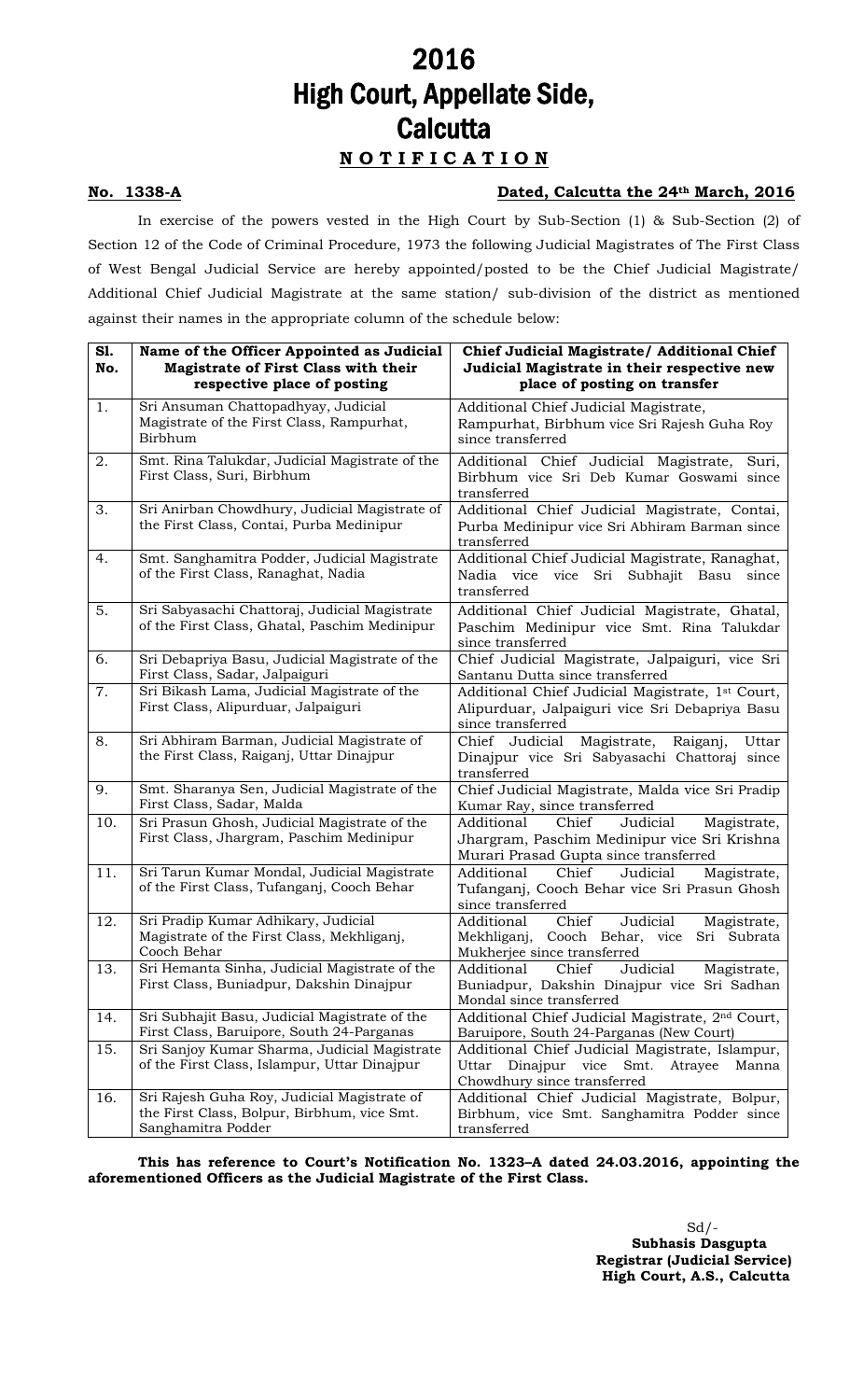Forwarded to the Superintendent, Government Printing, West Bengal, for early insertion in the Calcutta Gazette.

#### Memo No. 1340-A – 1348-A

Copy forwarded to the District Judge, 1. Paschim Medinipur, 2. Uttar Dinajpur, 3. Birbhum, 4. Jalpaiguri, 5. Purba Medinipur, 6. Cooch Behar, 7. Burdwan , 8. Nadia and 9. The Chief Judge, Presidency Small Causes Court, Calcutta for information with the intimation that the appointment of the aforementioned Officers is in the interest of public service.

He/She is requested to direct the concerned Officer/Officers to join his/her/their respective new assignments immediately, delivering the charge of his/her/their Court and Office to such an Officer/Officers as may be nominated by him/her after ascertaining that whom he/she/they is/are to succeed has/ have made over charge or is/are ready to make over charge there and to send compliance report on their respective parts.

#### Mere submission of representation will not be construed to be the reason or ground for not joining the new place of posting, on transfer.

High Court, Civil **By Order of the High Court** 

 $Sd/-$ The 24<sup>th</sup> March, 2016 First Assistant Registrar

#### Memo No. 1349-A – 1352-A

Copy forwarded to the District Judge, 1. Uttar Dinajpur, 2. Malda, 3. Dakshin Dinajpur and 4) South 24-Parganas for information and necessary compliance.

High Court, Civil By Order of the High Court

 $Sd$  /-

The 24<sup>th</sup> March, 2016 **First Assistant Registrar** 

High Court, Civil **By Order of the High Court** Sd/-

The 24<sup>th</sup> March, 2016 **First Assistant Registrar** 

-2-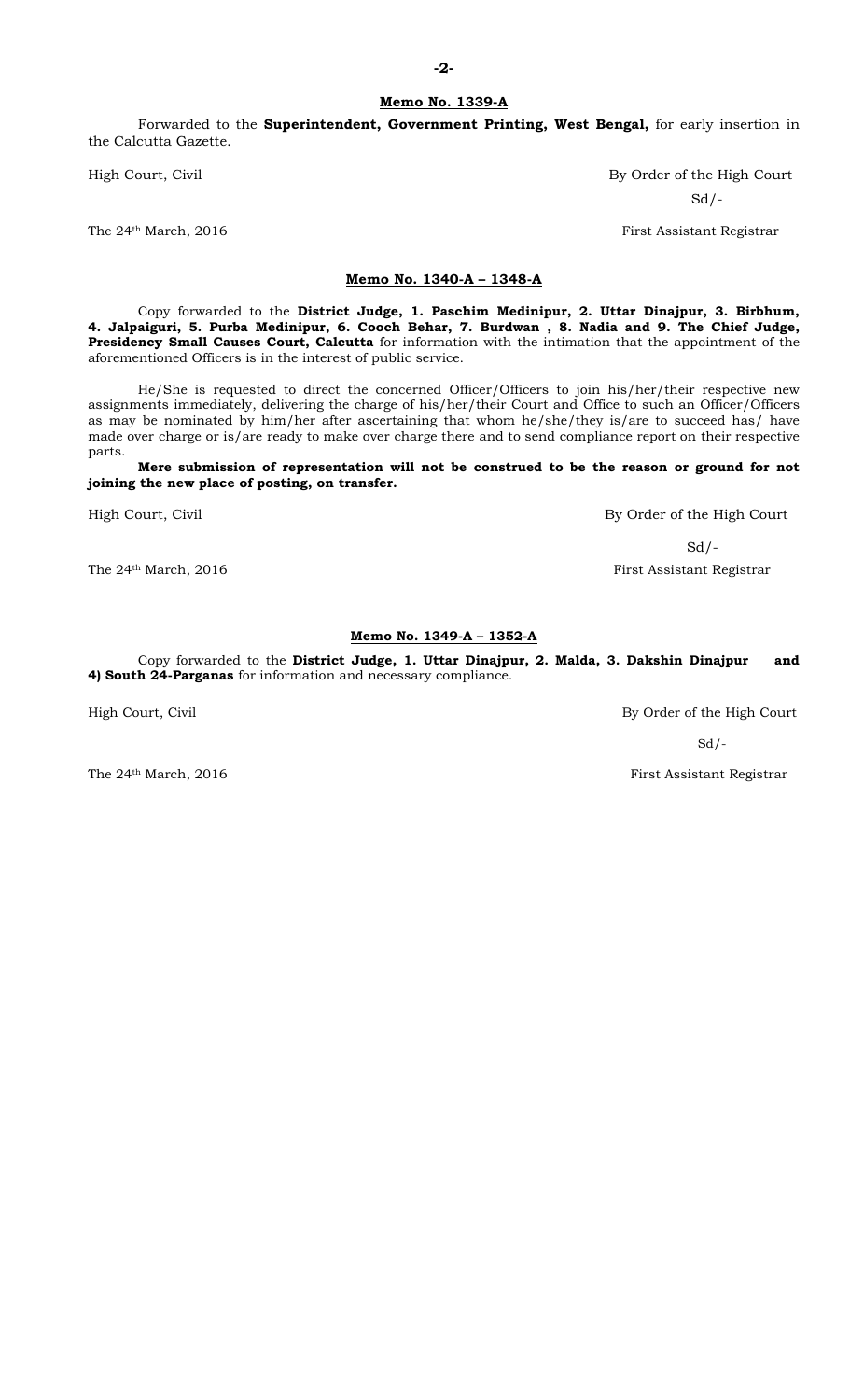### 2016 HIGH COURT, APPELLATE SIDE, **CALCUTTA**

### N O T I F I C A T I O N

### No. 1368-A The 24th March, 2016

The following officers of the West Bengal Judicial Service including twenty-five of Public Service Commission 2014 batch, undergoing probation, belonging to the cadre of Civil Judge (Junior Division)/Judicial Magistrate, now posted in different district Headquarters/stations as mentioned with their names in the appropriate column, are hereby posted on transfer at such other stations/Sub-divisions as mentioned against each of them in the appropriate column of the Schedule below: -

#### **SCHEDULE**

| S1.<br>No. | Name of the Officer with their present<br>place of posting                                                      | New place of posting on transfer                                                                                                |
|------------|-----------------------------------------------------------------------------------------------------------------|---------------------------------------------------------------------------------------------------------------------------------|
| 1.         | Judicial<br>Sri<br>Sanjeet<br>Ambastha,<br>Magistrate, 2 <sup>nd</sup> Court, Sealdah, South<br>24-Parganas     | Civil Judge (Junior Division), 1st Court, Bolpur,<br>Birbhum vice vacant                                                        |
| 2.         | Smt. Moumita Roy, Civil Judge (Junior<br>Division), Kalyani, Nadia                                              | Civil Judge (Junior Division), 1 <sup>st</sup> Court, Jangipur,<br>Murshidabad vice vacant                                      |
| 3.         | Smt. Srinita Das, Judicial Magistrate,<br>4 <sup>th</sup> Court, Krishnagar, Nadia                              | Civil Judge (Junior Division), Khatra, Bankura vice<br>Quadira Sultana                                                          |
| 4.         | Smt. Tanima Das, Judicial Magistrate,<br>6 <sup>th</sup> Court, Sadar, Paschim Medinipur                        | (Junior<br>Civil<br>$\overline{J}$ udge<br>Division),<br>1 <sup>st</sup><br>Court,<br>Chandernagore, Hooghly vice Sri Somak Das |
| 5.         | Smt. Shivi Srivastava, Judicial<br>Magistrate, 4 <sup>th</sup> Court, Sadar, Burdwan                            | Civil Judge (Junior Division), 6th Court, Alipore, South<br>24-Parganas vice Smt. Mahua Basu Roy                                |
| 6.         | Sri Sangram Saha @ Goutam Saha,<br>Judicial<br>Magistrate,<br>Raghunathpur,<br>Purulia                          | Civil Judge (Junior Division), Addl. Court, Raiganj,<br>Uttar Dinajpur vice Smt. Stotri Saha                                    |
| 7.         | Nilanjan<br>Maulik,<br>Judicial<br>Sri<br>Magistrate, 4 <sup>th</sup> Court, Siliguri, Darjeeling               | Civil Judge (Junior Division), Haldia, Purba Medinipur<br>vice Sri Prantik Ranjan Bose                                          |
| 8.         | Smt. Keya Mondal, Judicial Magistrate,<br>1 <sup>st</sup> Court, Siliguri, Darjeeling                           | Civil Judge (Junior Division), 2nd Additional Court,<br>Diamond Harbour, South 24 Parganas, vice Smt.<br>Sonali Ganguly         |
| 9.         | Glady<br>Bomjan,<br>Judicial<br>Smt.<br>Magistrate, 1 <sup>st</sup> Court, Sealdah, South 24-<br>Pgns           | Civil Judge<br>(Junior Division),<br>Islampur,<br>Uttar<br>Dinajpur vice Smt. Himanshi                                          |
| 10.        | Judicial<br><b>Miss</b><br>Sarkar,<br><b>Suparna</b><br>Magistrate, 2 <sup>nd</sup> Court, Siliguri, Darjeeling | Civil Judge (Junior Division), Kalyani, Nadia vice<br><b>Smt. Moumita Roy</b>                                                   |
| 11.        | Sri Prem Prakash Chaturvedi, Judicial<br>Magistrate, 2 <sup>nd</sup> Court, Uluberia, Howrah                    | Civil<br>Judge<br>(Junior<br>Division),<br>Mathabhanga,<br>Coochbehar vice Sri Banibrata Dutta                                  |
| 12.        | Sri Shivam Mishra, Civil Judge (Junior<br>Division), 3 <sup>rd</sup> Court, Serampore, Hooghly                  | Civil Judge (Junior Division), Raghunathpur, Purulia<br>vice Smt. Smita Saha                                                    |
| 13.        | Sri Pallab Chakraborty, Judicial<br>Magistrate, 5 <sup>th</sup> Court, Serampore,<br>Hooghly                    | Civil Judge (Junior Division), Dinhata, Coochbehar<br>vice Sri Sanjoy Naskar                                                    |
| 14.        | Sk. Md. Arif Hasan, Judicial Magistrate,<br>5 <sup>th</sup> Court, Sadar, Bankura                               | Civil Judge (Junior Division), Jhargram, Paschim<br>Medinipur vice Sri Subhadeep Ray                                            |
| 15.        | Md. Tarik Ferdaus, Judicial Magistrate,<br>Dantan, Paschim Medinipur                                            | Civil Judge (Junior Division), Siliguri, Darjeeling vice<br>Smt. Swati Chaurasia                                                |
| 16.        | Quadira Sultana, Civil Judge (Junior<br>Division), Khatra, Bankura                                              | Civil Judge (Junior Division), 3rd Court, Diamond<br>Harbour, South 24-Parganas vice vacant                                     |
| 17.        | Sreeparna Routh, Civil Judge<br>Smt.<br>(Junior Division), 3 <sup>rd</sup> Court, Tamluk,<br>Purba Medinipur    | Civil Judge (Junior Division), Addl. Court, Sealdah,<br>South 24-Pgns vice Sri Koustuv Mukhopadhyay                             |
| 18.        | Ms. Arshi Hasmat, Probationary Civil<br>Judge (Junior Division), South 24-<br>Parganas                          | Civil Judge (Junior Division), 2 <sup>nd</sup> Court, Khatra,<br>Bankura vice Sri Arka Dev Mukherjee                            |
| 19.        | Sri Debayan Ganguly, Probationary Civil<br>Judge (Junior Division), North 24-<br>Parganas                       | Civil Judge (Junior Division), 2 <sup>nd</sup> Court,<br>Sadar,<br>Jalpaiguri vice Sri Nishan Majumdar                          |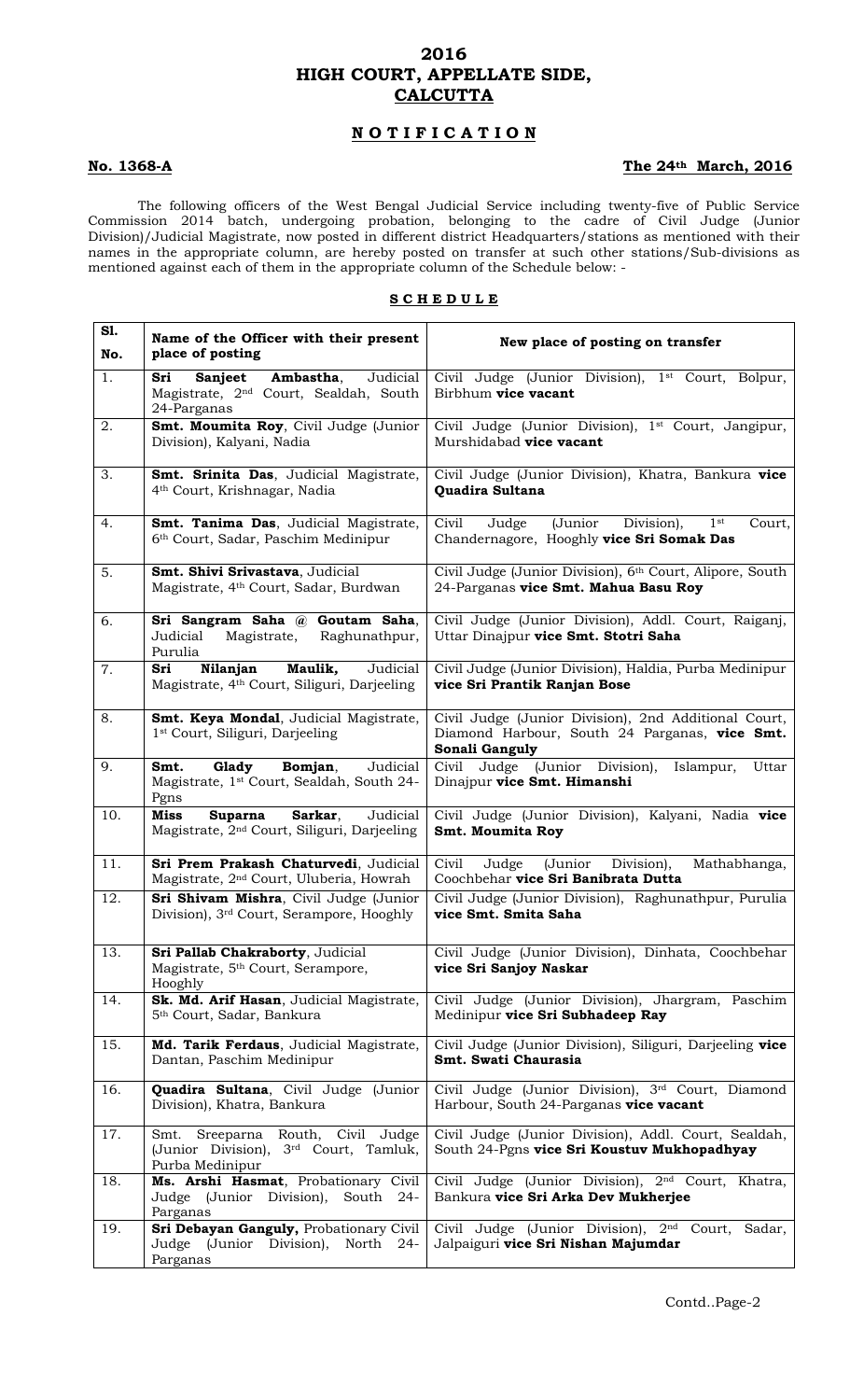| 20. | Ms. Saptamita Das, Probationary Civil<br>Judge (Junior Division), North 24-<br>Parganas                      | Civil Judge (Junior Division), 1 <sup>st</sup> Court, Contai, Purba<br>Medinipur vice Sri Indrajit Deb            |
|-----|--------------------------------------------------------------------------------------------------------------|-------------------------------------------------------------------------------------------------------------------|
| 21. | Sayantani Choudhury,<br>Ms.<br>Probationary Civil Judge (Junior<br>Division), Murshidabad                    | Civil Judge (Junior Division), 3rd Court, Tamluk,<br>Purba Medinipur vice Smt. Sreeparna Routh                    |
| 22. | Ms. Neha Sharma, Probationary Civil<br>Judge (Junior Division), North 24-<br>Parganas                        | Civil Judge (Junior Division), 3rd Additional Court,<br>Alipore, South 24-Parganas vice vacant                    |
| 23. | Arunima Bhattacharya,<br>Ms.<br>Probationary Civil<br>(Junior<br>Judge<br>Division), South 24-Parganas       | Civil Judge (Junior Division), 3rd Court,<br>Sadar,<br>Burdwan vice Sri Binod Mahato                              |
| 24. | Ms. Nabanita Chatterjee, Probationary<br>Civil Judge (Junior Division), Hooghly                              | Civil Judge (Junior Division), 2 <sup>nd</sup> Court, Asansol,<br>Burdwan vice Smt. Monila Bhutia                 |
| 25. | Bishakha<br>Chaudhury,<br>Ms.<br>Probationary Civil<br>Judge<br>(Junior<br>Division), South 24-Parganas      | Civil Judge (Junior Division), 6 <sup>th</sup> Court, Howrah vice<br>Reshmi Das                                   |
| 26. | Ms. Riha Trivedi, Probationary Civil<br>Judge (Junior Division), South 24-<br>Parganas                       | Civil Judge (Junior Division), 1 <sup>st</sup> Court, Chinsurah,<br>Hooghly vice vacant                           |
| 27. | Mr. Sourav Das, Probationary Civil<br>Judge (Junior Division), South 24-<br>Parganas                         | Civil Judge (Junior Division), 3rd Court, Asansol,<br>Burdwan vice Mr. Aminur Rahaman                             |
| 28. | Sri Amit Chakraborty, Probationary<br>Civil Judge (Junior Division), North 24-<br>Parganas                   | Civil Judge (Junior Division), 1 <sup>st</sup> Addl. Court, Contai,<br>Purba Medinipur vice Smt. Kanika Roy       |
| 29. | Ms. Seuli Roy, Probationary<br>Civil<br>Judge (Junior Division), Howrah                                      | Civil Judge (Junior Division), 2 <sup>nd</sup> Court, Contai, Purba<br>Medinipur vice Sri Amar Chandra Das        |
| 30. | Nilanjana Bandyopadhyay,<br>Ms.<br>Probationary Civil Judge<br>(Junior<br>Division), Purba Medinipur         | Civil Judge (Junior Division), 2 <sup>nd</sup> Court, Barasat,<br>North 24-Parganas vice Sri Himadri Kumar Nath   |
| 31. | Ms. Sumana Saha Roy, Probationary<br>Civil Judge (Junior Division), North 24-<br>Parganas                    | Civil Judge (Junior Division), Addl. Court, Asansol,<br>Burdwan vice Sri Niladri Kumar Nath                       |
| 32. | Ms. Sumita Deb Roy, Probationary<br>Civil Judge (Junior Division), Jalpaiguri                                | Civil Judge (Junior Division), 2 <sup>nd</sup> Court, Howrah vice<br>vacant                                       |
| 33. | Ms. Koyel Pradhan, Probationary Civil<br>Judge (Junior Division), South 24-<br>Parganas                      | 2 <sup>nd</sup> Court,<br>Civil Judge<br>(Junior Division),<br>Sadar,<br>Chinsurah, Hooghly vice Smt. Manika Saha |
| 34. | Ms. Satarupa Roy, Probationary Civil<br>Judge (Junior Division), North 24-<br>Parganas                       | Civil Judge (Junior Division), 3rd Court, Serampore,<br>Hooghly vice Sri Shivam Mishra                            |
| 35. | Ms. Nabanita Nandy, Probationary Civil<br>Judge (Junior Division), North 24-<br>Parganas                     | Civil Judge (Junior Division), 1st Court, Asansol,<br>Burdwan vice Sri Arindam Chakraborty                        |
| 36. | Ms. Anasuya Dey, Probationary Civil<br>Judge (Junior Division), Burdwan                                      | CJ(JD), 1 <sup>st</sup> Addl. Court, Alipore, South 24-Parganas<br>vice Smt. Sayani Mukherjee                     |
| 37. | Sri Samitinjoy Pal, Probationary Civil<br>Judge (Junior Division), North 24-<br>Parganas                     | Civil Judge (Junior Division), Raiganj, Uttar Dinajpur<br>vice Smt. Rohini Rai                                    |
| 38. | Ms.<br>Nasrina Parveen, Probationary<br>Civil Judge (Junior Division), South 24-<br>Parganas                 | Civil Judge (Junior Division), 2 <sup>nd</sup> Court,<br>Sadar,<br>Paschim Medinipur vice Smt. Keya Bala          |
| 39. | <b>Arindam</b><br>Mr.<br>Chakraborty-II,<br>Civil<br>Judge<br>Probationary<br>(Junior<br>Division), Bankura  | Civil Judge (Junior Division), Dantan, Paschim<br>Medinipore vice Smt. Taniya Sarkar                              |
| 40. | Ms. Sunita Saha, Probationary Civil<br>Judge (Junior Division), Howrah                                       | Civil Judge (Junior Division), 2 <sup>nd</sup> Additional Court,<br>Contai, Purba Medinipur vice vacant           |
| 41. | Mr. Subhadip Mitra, Probationary Civil<br>Judge (Junior Division), Hooghly                                   | Civil Judge (Junior Division), Addl. Court, Purulia,<br>vice Shri Pratyai Chowdhury                               |
| 42. | Ms. Yesmin Ara Khatun, Probationary<br>Civil Judge (Junior Division), South 24-<br>Parganas                  | Civil Judge (Junior Division), Addl. Court, Garbeta,<br>Paschim Medinipur vice Sri Joydeep Bhattacharya           |
| 43. | Mondal,<br>Judicial<br>Sri<br>Sukumar<br>Magistrate,<br>3 <sup>rd</sup><br>Court, Berhampore,<br>Murshidabad | Civil Judge (Junior Division), Mayabunder, Andaman<br>& Nicobar Islands vice Sri Sunil Kumar Sharma               |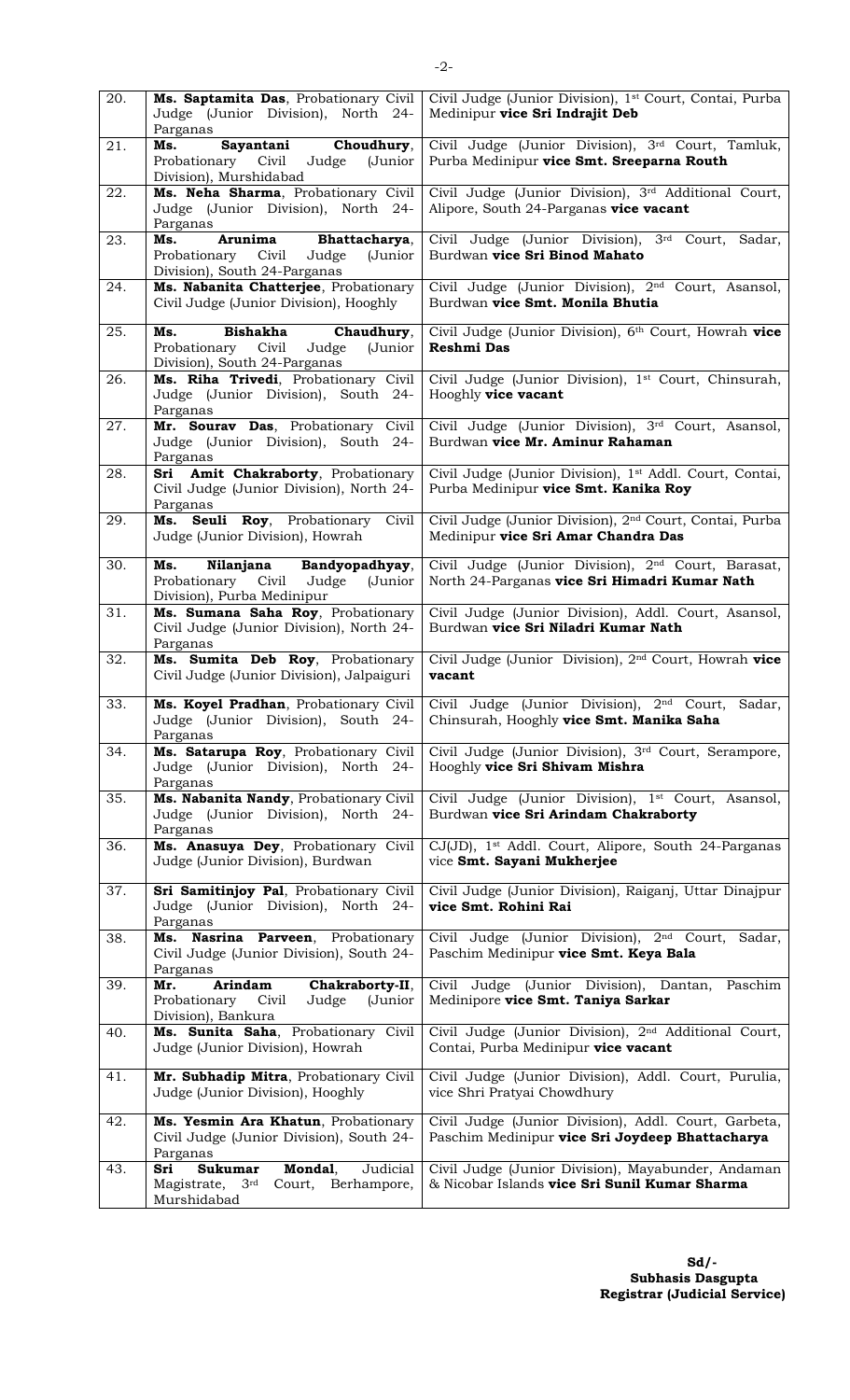#### MEMO NO. 1369-A

Forwarded to the Superintendent, Government Printing, West Bengal for early insertion in the Calcutta Gazette.

High Court, Civil. **By order of the High Court**,

 $Sd$  /-The 24<sup>th</sup> March, 2016 **First Assistant Registrar** 

#### MEMO NO. 1370-A to 1386-A

Copy forwarded to the District Judge, Howrah/ 24-Parganas (North)/ 24-Parganas (South)/ Cooch Behar/ Bankura/ Darjeeling/ Hooghly/ Paschim Medinipur/ Purba Medinipur/ Murshidabad/ Nadia/ Burdwan/ Uttar Dinajpur/ Purulia/ Jalpaiguri/ Andaman & Nicobar Islands and Birbhum for information with the intimation that the appointment of the aforesaid officers is in the interest of public service.

He/She is requested to direct the concerned Officer/Officers to join his/her/their respective new assignments immediately, delivering the charge of his/her/their Court and office to such an officer/officers as may be nominated by him/her after ascertaining that whom he/she/they is/are to succeed has/have made over charge or is/are ready to make over charge there and to send compliance report on their respective parts.

Mere submission of representation will not be construed to be the reason or ground for not joining the new place of posting, on transfer.

High Court, Civil. **By order of the High Court**, Civil.

 $Sd/-$ 

The 24<sup>th</sup> March, 2016 **First Assistant Registrar**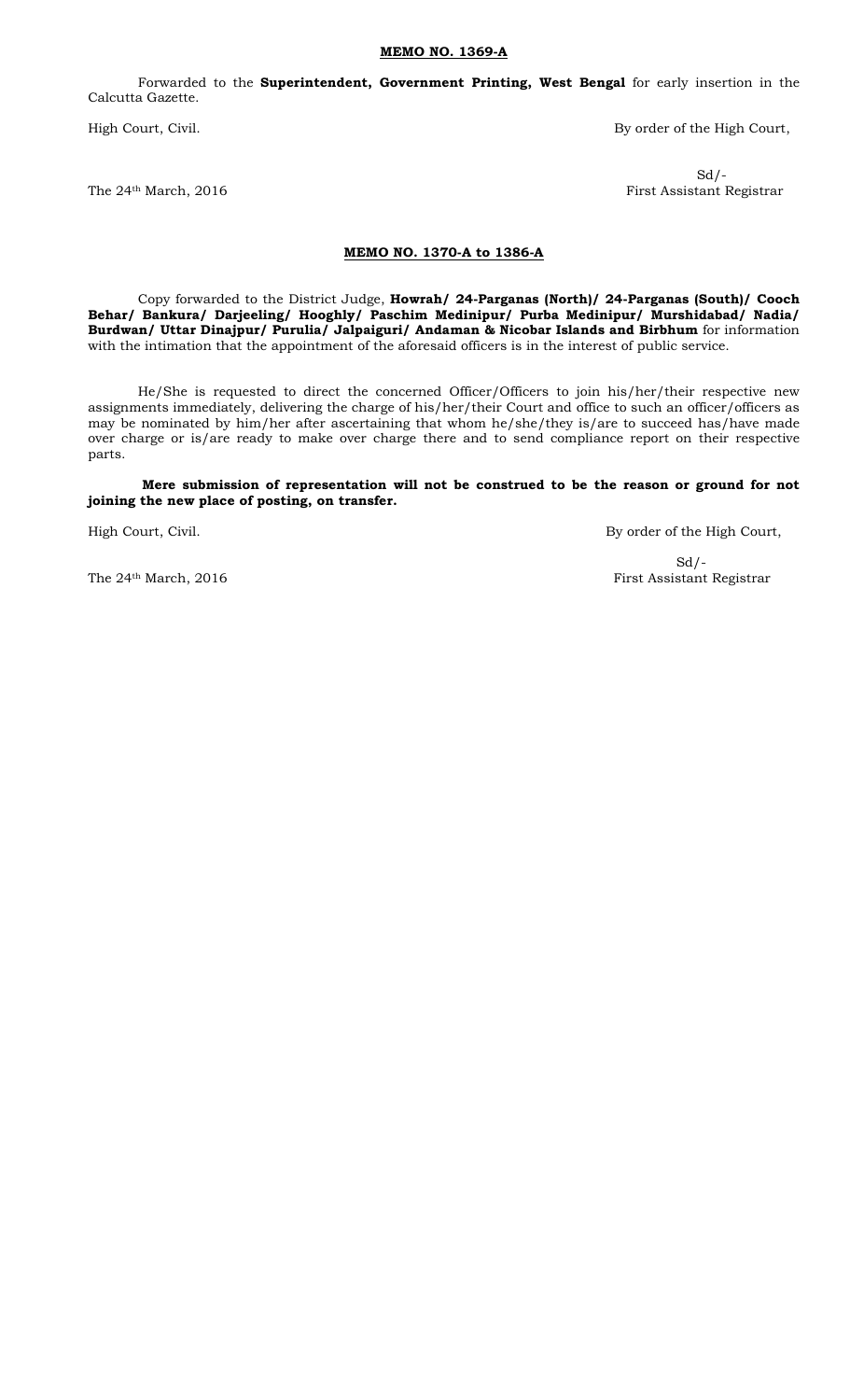# 2016<br>HIGH COURT, APPELLATE SIDE, **CALCUTTA**

## NOTIFICATION

#### No. 1387-A The 24th March, 2016

In exercise of the powers vested in the High Court by Sub-Section (2) of Section 16 & 11 of the Code of Criminal Procedure, 1973, the following officers of the West Bengal Judicial Service including one on probation belonging to the Cadre of Civil Judge (Junior Division)/Judicial Magistrate, now posted in the different stations as mentioned with their names in the appropriate column, are hereby posted on transfer to be the Metropolitan Magistrate for the Metropolitan Area of Calcutta and Judicial Magistrates of the First Class at such other stations/sub-divisions which is defined to be the local area within which he/she shall ordinarily exercise his/her powers under the Code of Criminal Procedure, 1973, as mentioned against each of them in the appropriate column of the Schedule below:

| S1. | Name of the Officer with their                                  | New place of posting on transfer                               |
|-----|-----------------------------------------------------------------|----------------------------------------------------------------|
|     | present place of posting                                        |                                                                |
| No. |                                                                 |                                                                |
| 1.  | Sri Souvik Dey, Judicial Magistrate, 1st                        | Judicial Magistrate,<br>3 <sup>rd</sup><br>Court,<br>Durgapur, |
|     | Court, Uluberia, Howrah                                         | Burdwan vice Smt. Sharmistha Ghosh-I                           |
| 2.  | Smt. Mahua Roy Basu, Civil Judge                                | Judicial Magistrate, 4th Court, Krishnagar, Nadia              |
|     | (Junior Division), 6 <sup>th</sup> Court, Alipore,              | vice Smt. Srinita Das                                          |
|     | South 24-Pgns                                                   |                                                                |
| 3.  | Sri Koustuv Mukhopadhyay, Civil                                 | Judicial Magistrate, 4 <sup>th</sup> Court, Katwa, Burdwan     |
|     | Judge (Junior Division), Addl. Court,<br>Sealdah, South 24-Pgns | vice vacant                                                    |
| 4.  | Smt. Himika Das (Banerjee), Judicial                            | Judicial Magistrate, 2 <sup>nd</sup> Court, Sadar, Purulia     |
|     | Baruipur,<br>Magistrate,<br>South<br>$24 -$                     | vice Vacant                                                    |
|     | Parganas                                                        |                                                                |
| 5.  | Smt. Sharmistha Ghosh-I, Judicial                               | Judicial Magistrate, 1 <sup>st</sup> Court, Sadar, Malda vice  |
|     | Court, Durgapur,<br>Magistrate,<br>3 <sup>rd</sup>              | Smt. Nita Sarkar                                               |
|     | Burdwan                                                         |                                                                |
| 6.  | Smt. Aliva Roy, Judicial Magistrate, 5th                        | Judicial Magistrate, 1 <sup>st</sup> Court, Suri, Birbhum vice |
|     | Court, Asansol, Burdwan                                         | Smt. Jyotsna Roy                                               |
| 7.  | Sangita Chatterjee, Judicial<br>Smt.                            | Judicial Magistrate, 3rd Court, Sadar, Bankura                 |
|     | Magistrate, 3rd Court, Ranaghat, Nadia                          | vice Smt. Tanusree Dutta                                       |
|     |                                                                 |                                                                |
| 8.  | Sri Subhadeep Ray, Civil Judge (Junior                          | Judicial Magistrate, 3rd Court, Sadar, Jalpaiguri              |
|     | Division),<br>Paschim<br>Jhargram,<br>Medinipur                 | vice Sri Smarajit Roy                                          |
| 9.  | Sri Indrajit Deb, Civil Judge (Junior                           | Judicial Magistrate, 3 <sup>rd</sup> Court, Berhampore,        |
|     | Division), 1 <sup>st</sup> Court, Contai, Purba                 | Murshidabad vice Sri Sukumar Mondal                            |
|     | Medinipur                                                       |                                                                |
| 10. | Sri Sangram Saha @ Goutam Saha,                                 | Judicial Magistrate, Raiganj, Uttar Dinajpur vice              |
|     | Judicial<br>Magistrate,<br>Raghunathpur,                        | Smt. Stotri Saha                                               |
|     | Purulia                                                         |                                                                |
| 11. | Smt. Smita Saha, Civil Judge (Junior                            | Judicial Magistrate, 2 <sup>nd</sup> Court, Raiganj, Uttar     |
|     | Division), Raghunathpur, Purulia                                | Dinajpur vice Smt. Jhilom Gupta                                |
|     |                                                                 |                                                                |
| 12. | Judicial<br>Smt.<br><b>Tanusree</b><br>Dutta,                   | Judicial Magistrate, 3rd Court, Ranaghat, Nadia                |
|     | Magistrate, 3rd Court, Sadar, Bankura                           | vice Smt. Sangita Chatterjee                                   |
| 13. | Judicial<br>Sri<br><b>Nirmam</b><br>Thapa,                      | Judicial Magistrate, 3rd Court, Barrackpore, North             |
|     | Magistrate,<br>2 <sup>nd</sup><br>Court,<br>Sadar,              | 24-Parganas vice vacant                                        |
|     | Coochbehar                                                      |                                                                |

S C H E D U L E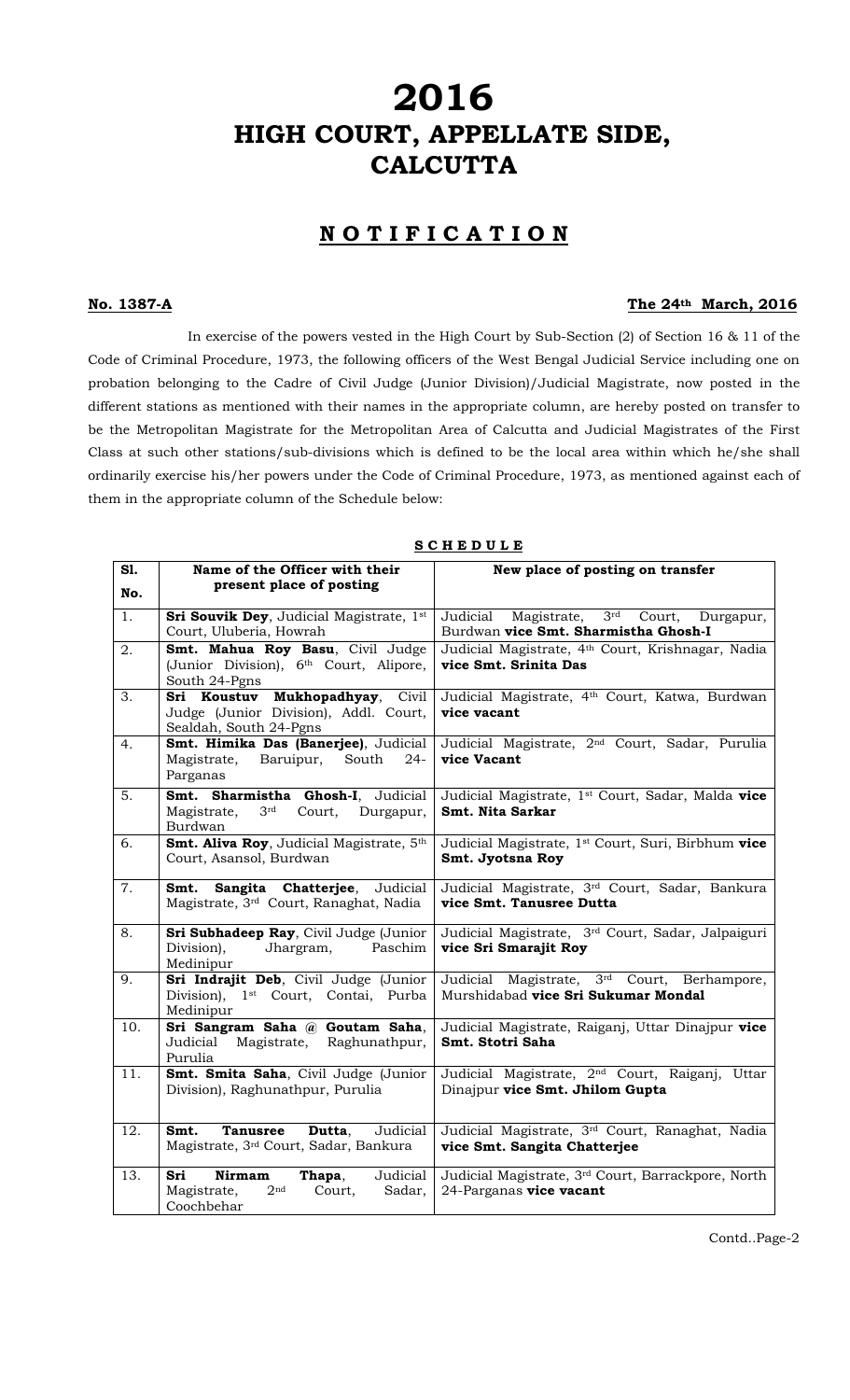| 14. | Sri Banibrata Dutta, Civil Judge<br>Division)-cum-Judicial<br>(Junior<br>Magistrate, Mathabhanga, Coochbehar                               | Judicial Magistrate, 1st Court, Sealdah, South 24-<br>Pgns vice Smt. Glady Bomjan                                   |
|-----|--------------------------------------------------------------------------------------------------------------------------------------------|---------------------------------------------------------------------------------------------------------------------|
| 15. | Sri Sanjoy Naskar, Civil Judge (Junior<br>Division)-cum-Judicial<br>Magistrate,<br>Dinhata, Coochbehar                                     | Judicial Magistrate, 2 <sup>nd</sup> Court, Barasat, North 24-<br>Parganas vice vacant                              |
| 16. | Smt. Swati Chaurasia, Civil Judge<br>(Junior Division), Siliguri, Darjeeling                                                               | Judicial Magistrate, Haldia, Purba Medinipur vice<br>Smt. Sharmistha Dutta Roy (Bose)                               |
| 17. | Smt. Dewyani Rai, Judicial Magistrate,<br>2 <sup>nd</sup> Court, Balurghat, Dakshin Dinajpur                                               | Judicial Magistrate, Baruipur, South 24-Parganas<br>vice Smt. Himika Das                                            |
| 18. | Aneek<br>Judicial<br>Sri<br>Banerjee,<br>Magistrate,<br>1 <sup>st</sup> Court, Alipurduar,<br>Jalpaiguri                                   | Judicial Magistrate, 6th Court, Sadar, Paschim<br>Medinipur vice Smt. Tanima Das                                    |
| 19. | Smt. Rohini Rai, Civil Judge (Junior<br>Division), Raiganj, Uttar Dinajpur                                                                 | Judicial<br>Magistrate,<br>5 <sup>th</sup><br>Court,<br>Serampore,<br>Hooghly vice Sri Pallab Chakraborty           |
| 20. | Smt. Stotri Saha, Judicial Magistrate,<br>Addl. Court, Raiganj, Uttar Dinajpur                                                             | Judicial Magistrate, Municipal Court, Howrah<br>vice vacant                                                         |
| 21. | Indranil<br>Halder,<br>Sri<br>Judicial<br>Magistrate, Raiganj, Uttar Dinajpur                                                              | Judicial Magistrate, 1 <sup>st</sup> Court, Uluberia, Howrah<br>vice Sri Souvik Dey                                 |
| 22. | Judicial<br>Smt.<br>Jhilom<br>Gupta,<br>Magistrate, 2 <sup>nd</sup> Court, Raiganj, Uttar<br>Dinajpur                                      | Judicial Magistrate, 2 <sup>nd</sup> Court, Uluberia, Howrah<br>vice Sri Prem Prakash Chaturvedi                    |
| 23. | Smt. Himanshi, Civil Judge (Junior<br>Division), Islampur, Uttar Dinajpur                                                                  | Judicial Magistrate, Chanchal, Malda vice Sri<br><b>Tanumoy Karmakar</b>                                            |
| 24. | Sri Smarajit Roy, Judicial Magistrate,<br>3 <sup>rd</sup> Court, Sadar, Jalpaiguri                                                         | Judicial Magistrate, 2 <sup>nd</sup> Court, Sealdah, South 24-<br>Parganas vice Sri Sanjeet Ambastha                |
| 25. | Sri Prosenjit Bose, Judicial Magistrate,<br>Railway Court, NJP, Jalpaiguri                                                                 | Municipal Magistrate, 2 <sup>nd</sup> Court, Calcutta vice<br>vacant                                                |
| 26. | Sri Shyama Prasad Chattopadhyay,<br>2 <sup>nd</sup><br>Judicial<br>Magistrate,<br>Court,<br>Alipurdur, Jalpaiguri                          | Judicial Magistrate, 6th Court, Asansol, Burdwan<br>vice vacant                                                     |
| 27. | Sri Sunil Kumar Sharma, Civil Judge<br>Division)-cum-Judicial<br>(Junior<br>Magistrate, Mayabunder, Andaman &<br>Nicobar Islands           | Judicial Magistrate, 2 <sup>nd</sup> Court, Sadar, Howrah<br>vice Smt. Tanusree Roy                                 |
| 28. | Dhrubajyoti<br>Bhattacharya,<br>Sri<br>Judicial Magistrate, 1st Court, Sadar,<br>Howrah                                                    | Judicial Magistrate, 2nd Court, Alipurdur,<br>Jalpaiguri<br>vice<br>Sri<br>Shyama<br><b>Prasad</b><br>Chattopadhyay |
| 29. | Smt.<br>Judicial<br><b>Tanusree</b><br>Roy,<br>Magistrate, 2 <sup>nd</sup> Court, Sadar, Howrah                                            | Judicial Magistrate, 1st Court, Basirhat, North 24-<br>Parganas vice Miss Shabilaa Rahaman                          |
| 30. | <b>Shabana</b><br>Parveen,<br>Judicial<br>Ms.<br>Magistrate, 6th Court, Sadar, Howrah                                                      | Judicial Magistrate,<br>$2^{\text{nd}}$<br>Court,<br>Arambagh,<br>Hooghly vice vacant                               |
| 31. | Sri Pratyai Chowdhury, Civil Judge<br>(Junior Division), Addl. Court-cum-<br>Judicial Magistrate, 1 <sup>st</sup> Court, Sadar,<br>Purulia | Judicial Magistrate, 6 <sup>th</sup> Court, Sadar, Howrah<br>vice Ms. Shabana Parveen                               |
| 32. | Sri Prem Prakash Chaturvedi, Judicial<br>Magistrate, 2 <sup>nd</sup> Court, Uluberia, Howrah                                               | Judicial Magistrate, Mathabhanga, Coochbehar<br>vice Sri Banibrata Dutta                                            |
| 33. | Smt.<br>Pratima<br>Shukla,<br>Judicial<br>Magistrate,<br>2 <sup>nd</sup><br>Court, Serampore,<br>Hooghly                                   | Judicial Magistrate, Raghunathpur, Purulia vice<br>Sri Sangram Saha @ Goutam Saha                                   |
| 34. | Judicial<br>Sri<br><b>Pallab</b><br>Chakraborty,<br>5 <sup>th</sup><br>Magistrate,<br>Court,<br>Serampore,<br>Hooghly                      | Judicial Magistrate, Dinhata, Coochbehar vice<br>Sri Sanjoy Naskar                                                  |
| 35. | Smt. Archita Sen, Judicial Magistrate,<br>1st Court, Barrackpore, North 24-<br>Parganas                                                    | Judicial Magistrate, 5 <sup>th</sup> Court, Sadar, Bankura<br>vice Sk. Md. Arif Hasan                               |
| 36. | Rajarshi Mukherjee,<br>Judicial<br>Sri<br>Magistrate, 4 <sup>th</sup> Court, Barrackpore,<br>North 24-Parganas                             | Judicial<br>Magistrate, Railway<br>Court,<br>NJP,<br>Jalpaiguri vice Sri Prasenjit Bose                             |
| 37. | Smt. Bejoyita De, Judicial Magistrate,<br>6 <sup>th</sup> Court, Alipore, South 24-Parganas                                                | Judicial Magistrate, 2 <sup>nd</sup> Court, Berhampore,<br>Murshidabad vice S.M. Shahnawaz                          |
| 38. | Mr. Aminur Rahaman, Civil Judge<br>(Junior Division), 3rd Court, Asansol,<br>Burdwan                                                       | Judicial<br>$2^{\rm nd}$<br>Magistrate,<br>Court,<br>Balurghat,<br>Dakshin Dinajpur vice Smt. Dewyani Rai           |
| 39. | Sri Niladri Kumar Nath, Civil Judge<br>(Junior Division), Addl. Court, Asansol,<br>Burdwan                                                 | Judicial Magistrate, 2 <sup>nd</sup> Court, Sadar, Coochbehar<br>vice Sri Nirmam Thapa                              |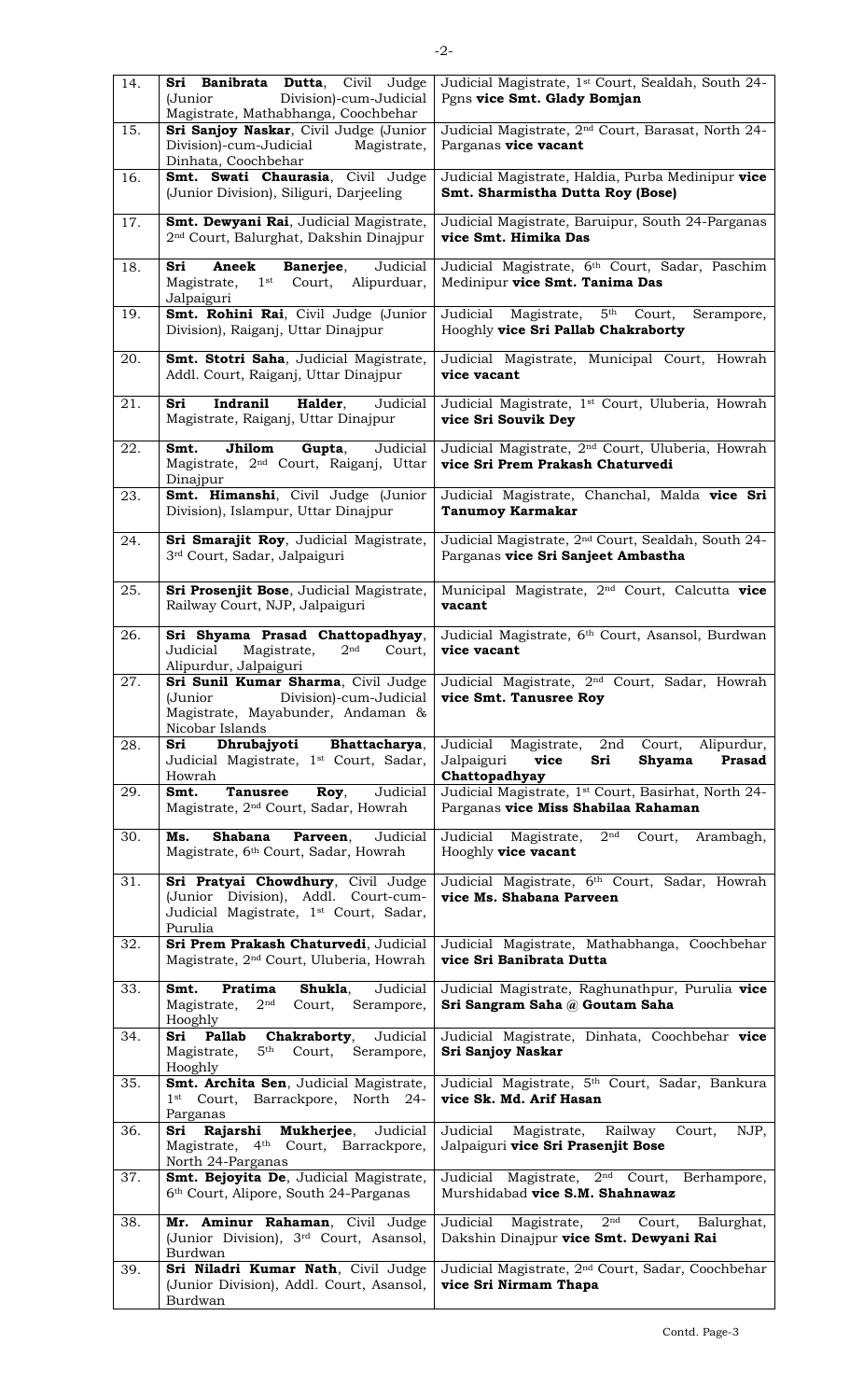| 40. |                                                                                                                              | $-3-$                                                                                                     |
|-----|------------------------------------------------------------------------------------------------------------------------------|-----------------------------------------------------------------------------------------------------------|
|     | Arif Ahmed, Judicial Magistrate, 2nd<br>Court, Contai, Purba Mednipur                                                        | Judicial Magistrate, Balurghat, Dakshin Dinajpur<br>vice Vacant                                           |
| 41. | Sri Prantik Ranjan Bose, Civil Judge<br>(Junior<br>Division), Haldia,<br>Purba<br>Medinipur                                  | Judicial Magistrate, 1 <sup>st</sup> Court, Barrackpore, North<br>24-Parganas vice Smt. Archita Sen       |
| 42. | Smt. Sharmistha Dutta Roy (Bose),<br>Judicial Magistrate, Haldia,<br>Purba<br>Medinipur                                      | Judicial Magistrate, 4 <sup>th</sup> Court, Barrackpore, North<br>24-Parganas vice Sri Rajarshi Mukherjee |
| 43. | Sri Joydeep Bhattacharya, Civil Judge<br>(Junior Division), Addl. Court, Garbeta,<br>Paschim Medinipur                       | Judicial Magistrate, Sadar, Darjeeling vice Smt.<br><b>Subhra Bhowmick</b>                                |
| 44. | Sri Sourav Hazra, Judicial Magistrate,<br>Railway Court, Kharagapur, Paschim<br>Medinipur                                    | JM, Raiganj, Uttar Dinajpur vice Sri Indranil<br><b>Halder</b>                                            |
| 45. | Judicial<br>Shabilaa<br>Rahaman,<br>Miss<br>Magistrate, 1 <sup>st</sup> Court, Basihrat, North<br>24-Parganas                | 2 <sup>nd</sup><br>Judicial<br>Magistrate,<br>Court,<br>Serampore,<br>Hooghly vice Smt. Pratima Shukla    |
| 46. | Sri Tanumoy Karmakar,<br>Judicial<br>Magistrate, Chanchal, Malda                                                             | Judicial Magistrate, Railway Court, Kharagapur,<br>Paschim Medinipur vice Sri Sourav Hazra                |
| 47. | Sri Sourav Kumar Jana Roy, Judicial<br>Magistrate,<br>Buniadpur,<br>Dakshin<br>Dinajpur                                      | Judicial Magistrate, 1 <sup>st</sup> Court, Sadar, Howrah<br>vice Sri Dhrubajyoti Bhattacharya            |
| 48. | Smt. Sonali Ganguly, Civil Judge<br>(Junior Division), 2 <sup>nd</sup> Addl.<br>Court,<br>Diamond Harbour, South 24-Parganas | Judicial<br>Magistrate,<br>Buniadpur,<br>Dakshin<br>Dinajpur vice Sri Sourav Kumar Jana Roy               |
| 49. | Smt. Reshmi Das, Civil Judge (Junior<br>Division), 6 <sup>th</sup> Court, Howrah                                             | Judicial Magistrate, 4 <sup>th</sup> Court, Siliguri, Darjeeling<br>vice Sri Nilanjan Maulik              |
| 50. | Sri Mrinal Kanti Mandal, Judicial<br>Magistrate, 5 <sup>th</sup> Court, Sadar, Burdwan                                       | Metropolitan Magistrate, 8th Court, Calcutta vice<br>vacant                                               |
| 51. | Sri Arko Dev Mukherjee, Civil Judge<br>(Junior Division), 2 <sup>nd</sup> Court, Khatra,<br>Bankura                          | Judicial Magistrate, 1 <sup>st</sup> Court, Diamond Harbour,<br>South 24-Parganas vice vacant             |
| 52. | Smt. Jyotsna Roy, Judicial Magistrate,<br>1 <sup>st</sup> Court, Suri, Birbhum                                               | Metropolitan Magistrate, 3rd Court, Calcutta vice<br>vacant                                               |
| 53. | Smt. Nita Sarkar, Judicial Magistrate,<br>1st Court, Sadar, Malda                                                            | Metropolitan Magistrate, 5th Court, Calcutta vice<br>vacant                                               |
| 54. | Ms. Kanika Roy, Civil Judge (Junior<br>Division), 1 <sup>st</sup> Addl. Court, Contai, Purba<br>Medinipur                    | Judicial Magistrate, 6th Court, Alipore, South 24-<br>Parganas vice Smt. Bejoyita De                      |
| 55. | Nanda,<br>Judicial<br>Smt.<br>Pritamana<br>Magistrate,<br>$4^{\text{th}}$<br>Court,<br>Asansol,                              | Judicial Magistrate, 3rd Court, Howrah vice                                                               |
|     | Burdwan                                                                                                                      | vacant                                                                                                    |
| 56. | Sri Nishan Majumdar, Civil Judge<br>(Junior Division), 2 <sup>nd</sup> Court, Sadar,                                         | Judicial Magistrate, 2 <sup>nd</sup> Court, Jalpaiguri vice<br>vacant                                     |
| 57. | Jalpaiguri<br>Sri Binod Mahato, Civil Judge (Junior<br>Division), 3rd Court, Sadar, Burdwan                                  | Judicial Magistrate, 5 <sup>th</sup> Court, Sadar, Burdwan<br>vice Mrinal Kanti Mondal                    |
| 58. | Monila Bhutia, Civil Judge<br>Smt.<br>(Junior Division), 2 <sup>nd</sup> Court, Asansol,<br>Burdwan                          | Judicial Magistrate, 4th Court, Asansol, Burdwan<br>vice Smt. Pritamana Nanda                             |
| 59. | Sri Amar Chandra Das, Civil Judge<br>(Junior Division), 2 <sup>nd</sup> Court, Contai,<br>Purba Medinipur                    | Judicial Magistrate, 2 <sup>nd</sup> Court, Contai, Purba<br>Mednipur vice Arif Ahmed                     |
| 60. | Sri Himadri Kumar Nath, Civil Judge<br>(Junior Division), 2 <sup>nd</sup> Court, Barasat,<br>North 24-Parganas               | Judicial Magistrate, 1st Court, Barasat, North 24-<br>Parganas vice Sri Debasish Santra                   |
| 61. | Smt. Manika Saha, Civil Judge (Junior<br>Division),<br>$2^{\mathrm{nd}}$<br>Court, Chinsurah,                                | Judicial Magistrate, Additional Court, Chinsurah,<br>Hooghly vice vacant                                  |
| 62. | Hooghly<br>Sri Arindam Chakraborty, Civil Judge<br>(Junior Division), 1 <sup>st</sup> Court, Asansol,                        | Judicial Magistrate, 5th Court, Asansol, Burdwan<br>vice Smt. Aliva Roy                                   |
| 63. | Burdwan<br>Smt. Sayani Mukherjee, Civil Judge<br>(Junior Division), 1 <sup>st</sup> Addl. Court,                             | Judicial Magistrate, 2 <sup>nd</sup> Court, Suri Birbhum vice<br>vacant                                   |
| 64. | Alipore, South 24-Parganas<br>Smt. Keya Bala, Civil Judge (Junior<br>Division), 2 <sup>nd</sup> Court, Sadar, Paschim        | Judicial Magistrate, 5 <sup>th</sup> Court, Paschim Medinipur<br>vice vacant                              |
| 65. | Medinipur<br>Sri Somak Das, Civil Judge (Junior<br>Division), 1 <sup>st</sup> Court, Chandernagore,<br>Hooghly               | Judicial Magistrate, 4 <sup>th</sup> Court, Sadar, Burdwan<br>vice Smt. Shivi Srivastava                  |